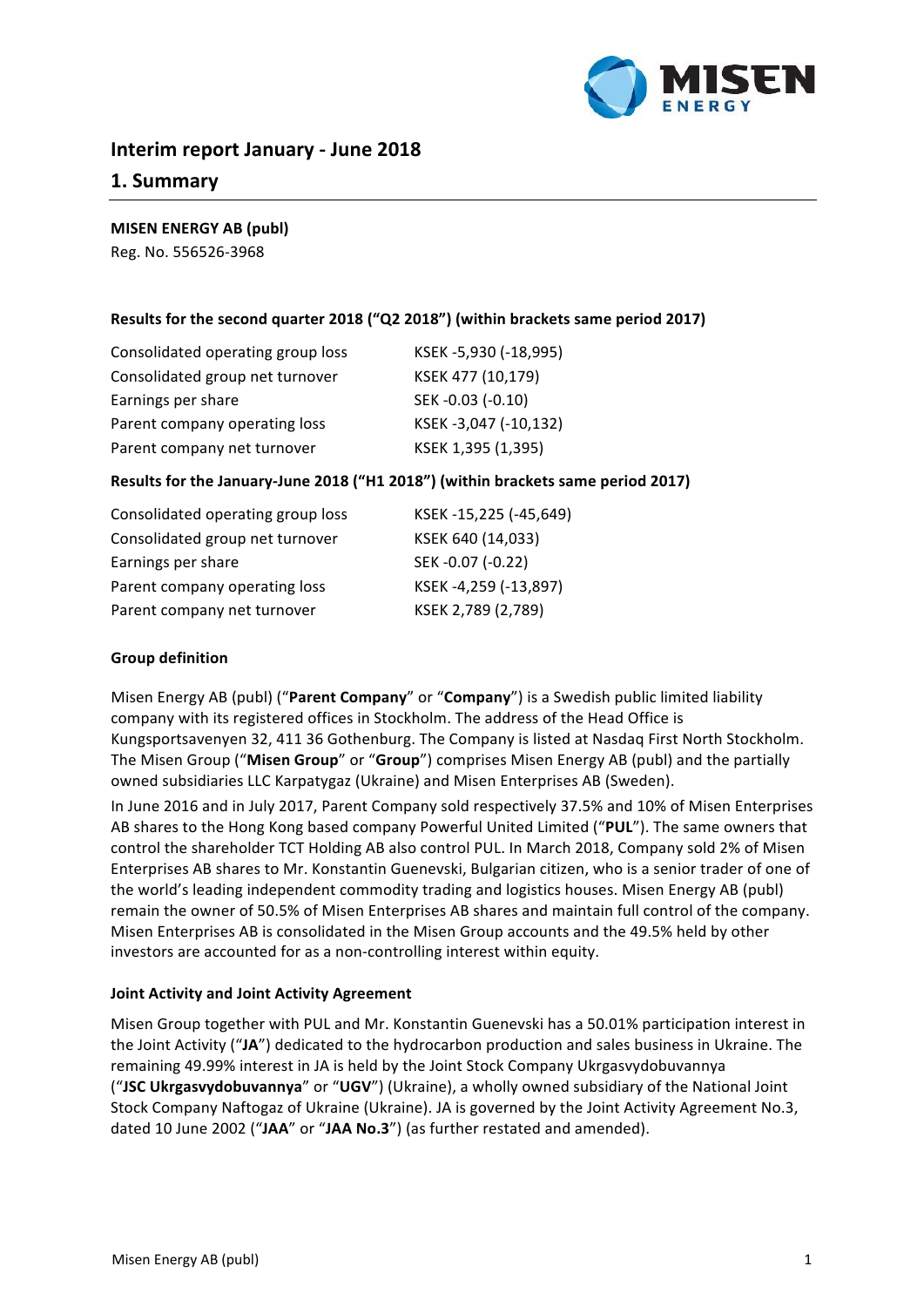# **2. Essential Events during the H1 2018**

# **Accounting treatment of the Joint Activity**

Misen Enterprises AB and LLC Karpatygaz participate in an arbitration proceeding commenced by JSC Ukrgasvydobuvannya in August 2016 under JAA No.3 and vigorously defend the legitimate interests of their investors.

In accordance to the procedural timetable determined by the Tribunal, the disputing parties exchanged their positions. JSC Ukrgazvydobuvannya requested invalidation or, alternatively, termination of JAA No.3. Misen Enterprises and LLC Karpatygaz agreed with JSC Ukrgazvydobuvannya on termination of JAA No.3 and requested the Arbitral Tribunal to order JSC Ukrgazvydobuvannya to compensate their share of the Joint Activity. The Arbitral Tribunal ruled on all issues other than quantum in a partial final award on 11 July 2018 (please refer to chapter Essential events after the end of the H1 2018).

Given that the parties finally confirmed their agreement to terminate the JAA No. 3, the Company believes that control over the specific assets under JA no longer exists when preparing the quarterly accounts as for 30 June 2018. Control is required to consolidate the assets as well as the future results of the JA in the Group accounts.

The claims against JSC Ukrgazvydobuvannya may not be accounted for as an asset in the Group financial statements as the outcome of the arbitration proceeding in relation to compensation for Misen Enterprises AB and LLC Karpatygaz for their share in JA is still uncertain at the date of this report.

The accounting treatment and book value do not purport to reflect the value of the claims of Misen Enterprises AB or LLC Karpatygaz for compensation arising from the termination of JAA No.3. Nor does this accounting treatment imply in any respect any waiver of any claim submitted by Misen Enterprises AB and LLC Karpatygaz in the arbitration proceeding under JAA No.3 or any other right of Misen Group. Misen Enterprises AB and LLC Karpatygaz continue to defend the legitimate interests of their shareholders and seek compensation for their share in the Joint Activity upon termination of JAA No.3.

Under JAA No.3 Misen Group operates solely in Ukraine.

## **Financing of the Group's Swedish operations**

On 2 March 2018, the Company closed the sale of 2% of the shares and shares capital in its partially owned subsidiary Misen Enterprises AB to Mr Konstantin Guenevski, Bulgarian citizen, who is a senior trader of one of the world's leading independent commodity trading and logistics houses. The purchase sum amounts to MEUR 1.0 (KSEK 9,964).

The agreement comprises conditions that allow the Company to repurchase the sold shares from Mr Konstantin Guenevski for the purchase price multiplied by 3 (three). Misen Energy AB (publ) could exercise this right till earlier of (i) 30 April 2019 or (ii) the date of the general meeting of shareholders of Misen Enterprises AB which would consider payment of dividends. Similarly, the agreement comprises conditions that allow Mr Konstantin Guenevski to require Misen Energy AB (publ) to purchase back all or part of the shares from Mr Konstantin Guenevski within 24 months. The price of the shares would be equal to the purchase price multiplied by 3 less the amount of any dividends received by Mr Konstantin Guenevski from the shares in 24 months. The Company would be required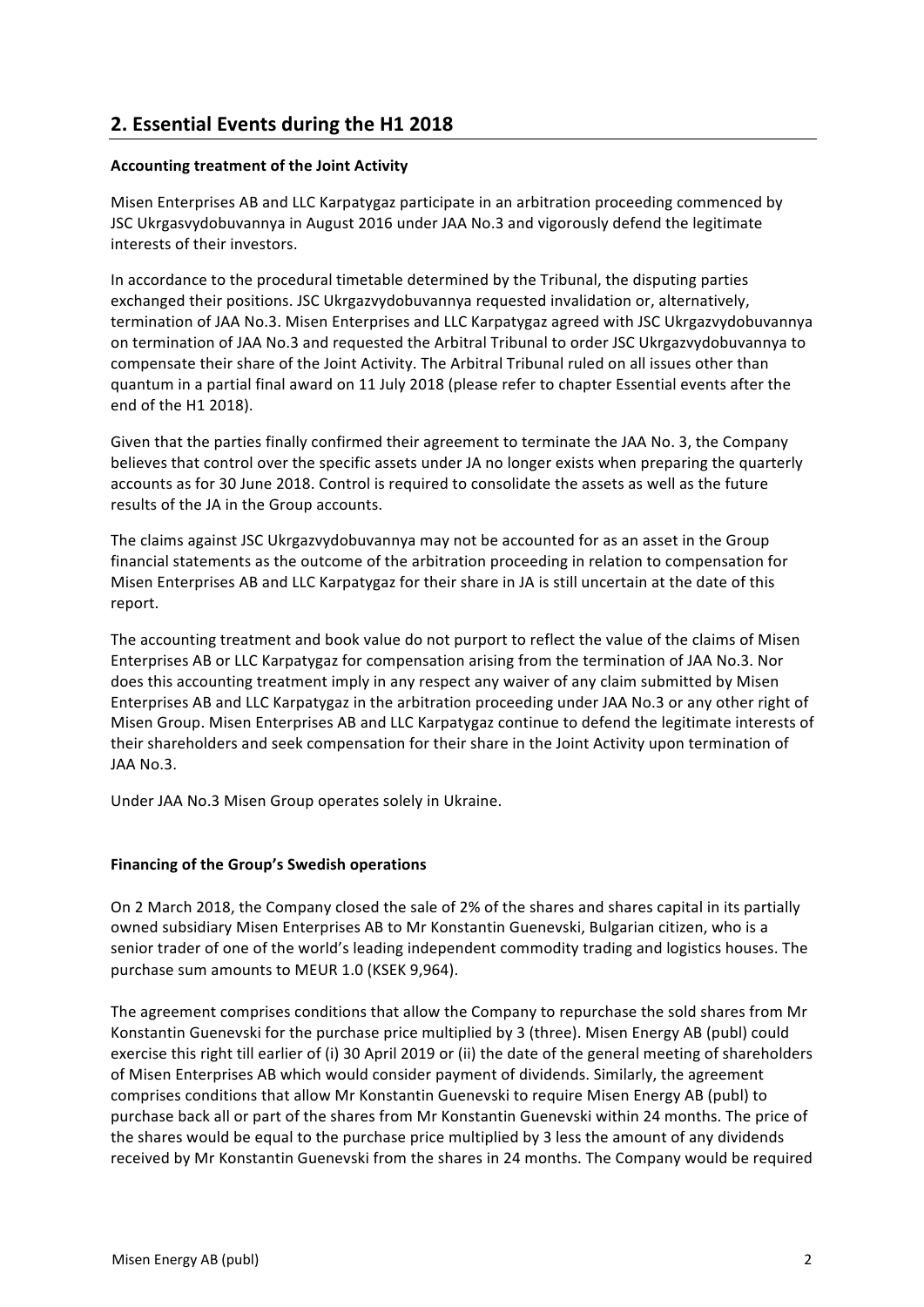to repurchase the shares only if it has financial capability to pay the shares price without the need to obtain third-party funding.

As of the date of report, 49.5% of any return from the operations in Ukraine or from the claims against JSC Ukrgasvydobuvannya will go to PUL and Mr Konstantin Guenevski. The Misen Group owning 50.5% of the shares maintain full control of Misen Enterprises.

## **Criminal investigation**

The pre-trial investigations in criminal cases commenced by the General Prosecutor Office of Ukraine respectively in 2014 and 2017, as supplemented with the JSC Ukrgasvydobuvannya's criminal complaint dated 5 September 2016 and JSC Ukrgasvydobuvannya's motion and notice of commitment of criminal offence dated 21 and 22 February 2017, were ongoing as of the date of this report.

In September 2017, JSC Ukrgasvydobuvannya submitted another criminal complaint to the National Anticorruption Bureau of Ukraine (thereafter as "NABU"). In September 2017, NABU finished its pretrial investigation and submitted a claim to the Commercial Court of Kiev. NABU requested the court to invalidate the Amendment No.4 to the JAA No.3 and the agreement for the provision of services on production, collection, treatment and transportation of natural gas, oil and gas condensate that LLC Karpatygaz concluded with JSC Ukrgasvydobuvannya in April 2011. The court instituted a legal proceeding in October 2017. The preparatory hearings were held in May-June 2018.

LLC Karpatygaz and Misen Enterprises AB consider the criminal allegations to be ungrounded, deny them in their entirely, consider that all court rulings issued in this context are illegal and amount to expropriation of their assets. Misen Group has been always cooperative with the investigation authorities and ready to prove the legitimacy of JAA No.3. Misen's position is that the Arbitral Tribunal has the exclusive jurisdiction to determine validity of JAA No.3 in the ongoing arbitration proceeding.

For further information please refer to chapter Essential events after the end of the H1 2018.

## **Contribution to the JA**

During H1 2018, Misen Enterprises AB did not contribute any funds towards its commitment to JA for MUSD 12.5 (MSEK 111.4). The total amount contributed remains at KUSD 3,930 (KSEK 35,040).

Given that the Participants of JAA No.3 have agreed on termination, Misen Enterprises AB considers that no further contributions can be made under JAA No.3. The liability regarding the remaining contribution, previously accounted for in Misen Group, has been reversed as a part of the deconsolidation of JA as of 31 December 2017.

For further information please refer to chapter Essential events after the end of the H1 2018.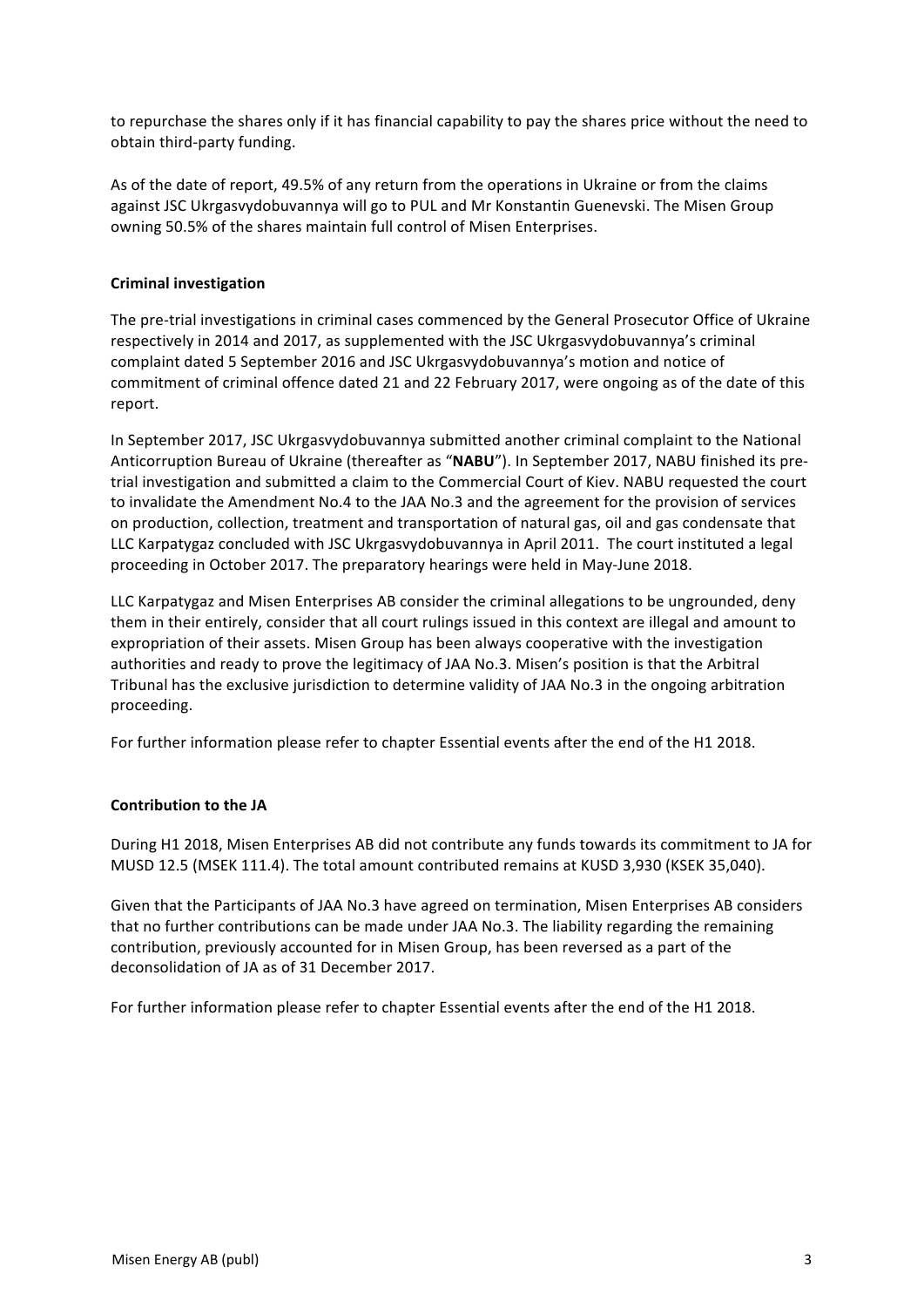# **Operations in the JA during H1 2018**

#### **Production report**

The table below sets forth the *accumulated reported production* indicators attributable to the JA for the specified periods:

|                         | H <sub>1</sub> 2018      | H <sub>1</sub> 2017      | H <sub>1</sub> 2016 | H <sub>1</sub> 2015 | H1 2014 |
|-------------------------|--------------------------|--------------------------|---------------------|---------------------|---------|
| Natural Gas (mmcm)      | $\overline{\phantom{a}}$ | $\overline{\phantom{0}}$ | 333                 | 339                 | 346     |
| Gas Condensate (ktons*) | $\overline{\phantom{a}}$ | $\overline{\phantom{0}}$ | 17.7                | 16.2                | 15.1    |
| Oil (ktons)             | $\overline{\phantom{a}}$ |                          | 3.3                 | 5.2                 | 10.7    |
| LPG (ktons)             | -                        | $\overline{\phantom{0}}$ | 5.5                 | $1.5\,$             | -       |
| * thousand tons         |                          |                          |                     |                     |         |

During H1 2018, JSC Ukrgasvydobuvannya continued, as Misen Energy AB (publ) believes, manifestly unlawful actions and refused to provide services in respect to production, collection, treatment and transportation of hydrocarbons to JA (see below "Sale of Hydrocarbons"). Due to this the production of natural gas attributable to JA was at zero level.

#### Loan Agreement with PJSC Sberbank, a subsidiary bank of OJSC Sberbank of Russia

In August 2012, Karpatygaz in its capacity as Operator of the Joint Activity, entered into the Loan Agreement with PJSC Sberbank, a subsidiary bank of OJSC Sberbank of Russia for KUSD 16,250 (KSEK 144,884) at the interest rate of 12% per annum. In 2015, JA defaulted on its loan to PJSC Sberbank. In conjunction with this, JA agreed with PJSC Sberbank to restructure the debt with new repayment terms. However, the draft restructuring agreement has not been signed since then due to agreement not having been reached between the JAA's participants.

On 13 June 2018 the settlement agreement was reached between JSC Ukrgasvydobuvannya, LLC Karpatygas as Operator of JA and PJSC Sberbank. According to the agreement the principal amount of loan, interest and PJSC Sberbank court costs should have been repaid via the funds JSC Ukrgasvydobuvannya owed to the Joint Activity in accordance to the recently renewed agreements for lease of the booster compressor stations as well as own funds of JA.

As of 30 June 2018, there is no outstanding liabilities to PJSC Sberbank.

## **Agreement with Solar Turbines CIS LLC**

In June 2013, Karpatygaz in its capacity as Operator of the Joint Activity and Solar Turbines CIS LLC entered into the agreement for equipment maintenance services (as further amended). Solar Turbines CIS LLC rendered the agreed services, however the Joint Activity did not pay for the services mainly due to the halted operations of the Joint Activity. As of 30 June 2018, outstanding debt to Solar Turbines CIS LLC amounted to KUSD 771.7 (KSEK 6,880.4).

## **Operation of the Booster Compressor Stations (BCSs)**

In September 2015, Khrestyschenska Booster Compressor Station (BCS) was commissioned. This BCS is one of the largest in Ukraine and provides the extraction of up to 25 per cent of the total domestic natural gas production in Ukraine. However, a dispute arose between JA and JSC Ukrgasvydobuvannya regarding how to allocate the incremental production of gas at Khrestyschenska BCS.

In early 2016, the JAA's participants agreed that the JA would lease Khrestyschenska BCS to JSC Ukrgazvydobuvannya. UGV has operated this BCS for its sole benefit and paid the corresponding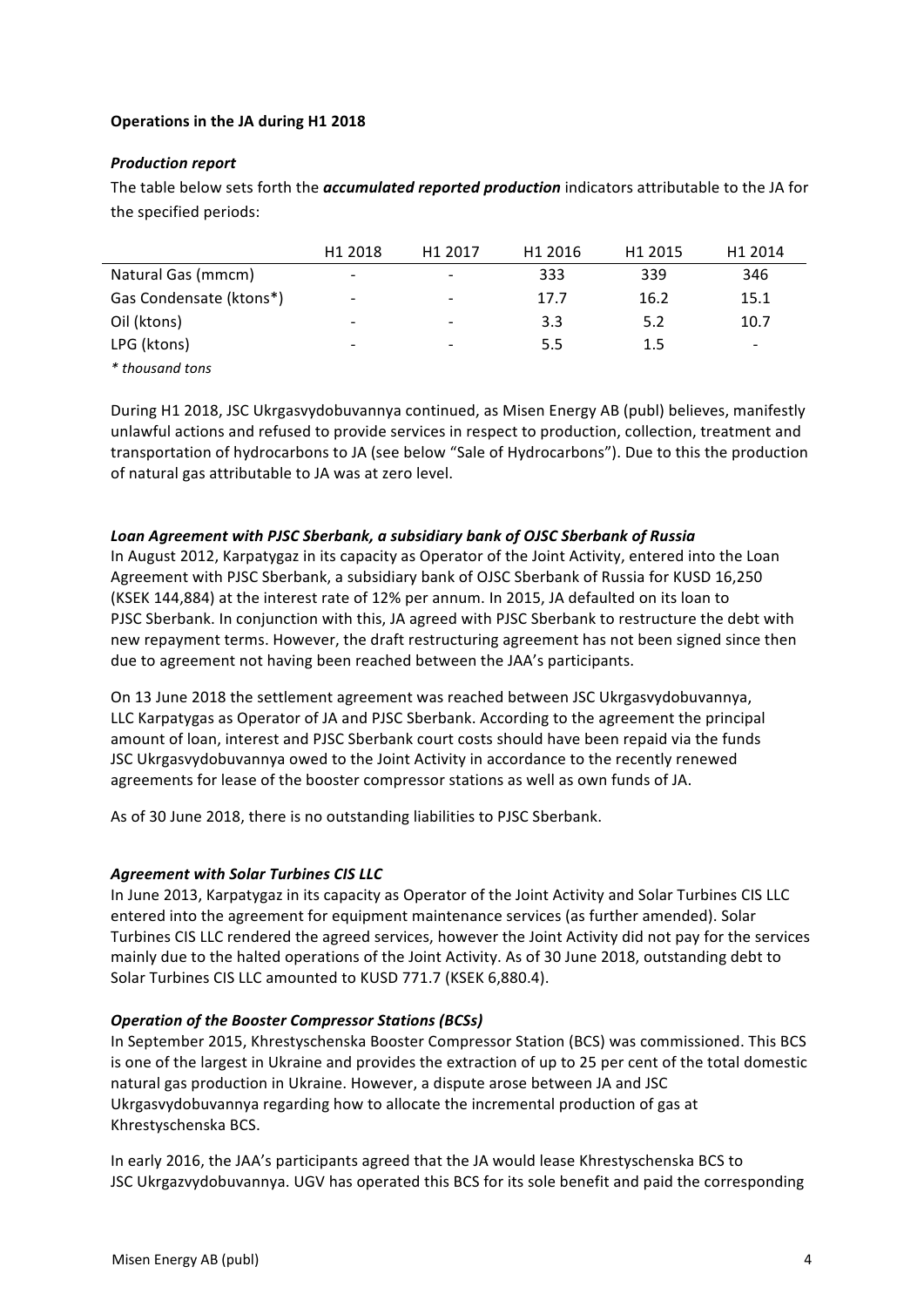fuel gas costs acquired during the lease period since 1 January 2016. The Lease Agreement was renewed in May 2017, although on different terms, and JA transferred Khrestyschenska BCS to JSC Ukrgazvydobuvannya's use until 30 April 2018.

In addition, given UGV's refusal to allocate the power supply costs as well as the JA's unavailability to sell hydrocarbons, Misen Enterprises AB and LLC Karpatygaz could not properly implement the JAA No.3. Under the circumstances, in May 2017 the Joint Activity leased the remaining six BCSs to JSC Ukrgazvydobuvannya. In May 2018 the Lease Agreements, including Khrestyschenska BCS, were renewed until 30 April 2019.

The following BCSs were transferred to the use until 30 April 2019 to JSC Ukrgazvydobuvannya:

- Abazivska BCS
- Letnyanska BCS
- Rozpashnivska BCS
- Skhidno-Poltavska BCS
- Svydnytska BCS
- Yuliyivska BCS.

JSC Ukrgazvydobuvannya covers all the costs related to operation of the BCSs.

During H1 2018, JSC Ukrgasvydobuvannya failed to make the lease payments to JA under the signed lease agreement, except the amount paid to JSC Sberbank and set off against future liabilities under renewed lease agreements. The monthly lease income amounts to approximately MUAH 18 (MSEK 6) including VAT, while the outstanding receivables amounts to MUAH 224 (MSEK 75) including VAT. Despite the fact that JSC Ukrgasvydobuvannya fails to make lease payments according to the agreements, JA bears liability to pay VAT on a monthly basis.

During the term of lease agreements, JSC Ukrgasvydobuvannya sent to LLC Karpatygaz, as the Operator of JAA No.3, more than 100 set-off notices seeking to offset its lease payment against the alleged payments that LLC Karpatygaz should have made to UGV. LLC Karpatygaz objected all the claims and initiated the court proceedings in Ukrainian courts to invalidate the set-off notices.

#### **Subsoil** use charge

The Ukrainian Government continued applying 70% subsoil use charge to the joint activities in accordance with laws adopted in 2014.

The situation has deteriorated when the Parliament of Ukraine amended tax legislation. The changes determine the subsoil use charge for private producers at 29 per cent for natural gas extracted from depths not exceeding 5,000 meters, and 14 per cent for natural gas extracted from depths exceeding 5,000 meters. The subsoil use charge applicable to the JA is much higher than the charges applicable to private producers.

At the start of October 2015, the Company submitted a notice of investment dispute to the Government of Ukraine in accordance to the Agreement between the Government of the Kingdom of Sweden and the Government of the Ukraine on the Promotion and Reciprocal Protection of Investments. 

During H1 2018, the Government of Ukraine continued to impose the exorbitant subsoil charge for the Joint Activity conducted in accordance with JAA No. 3. Misen Energy AB (publ) reserves all its rights in this respect, including to commence the arbitration proceeding.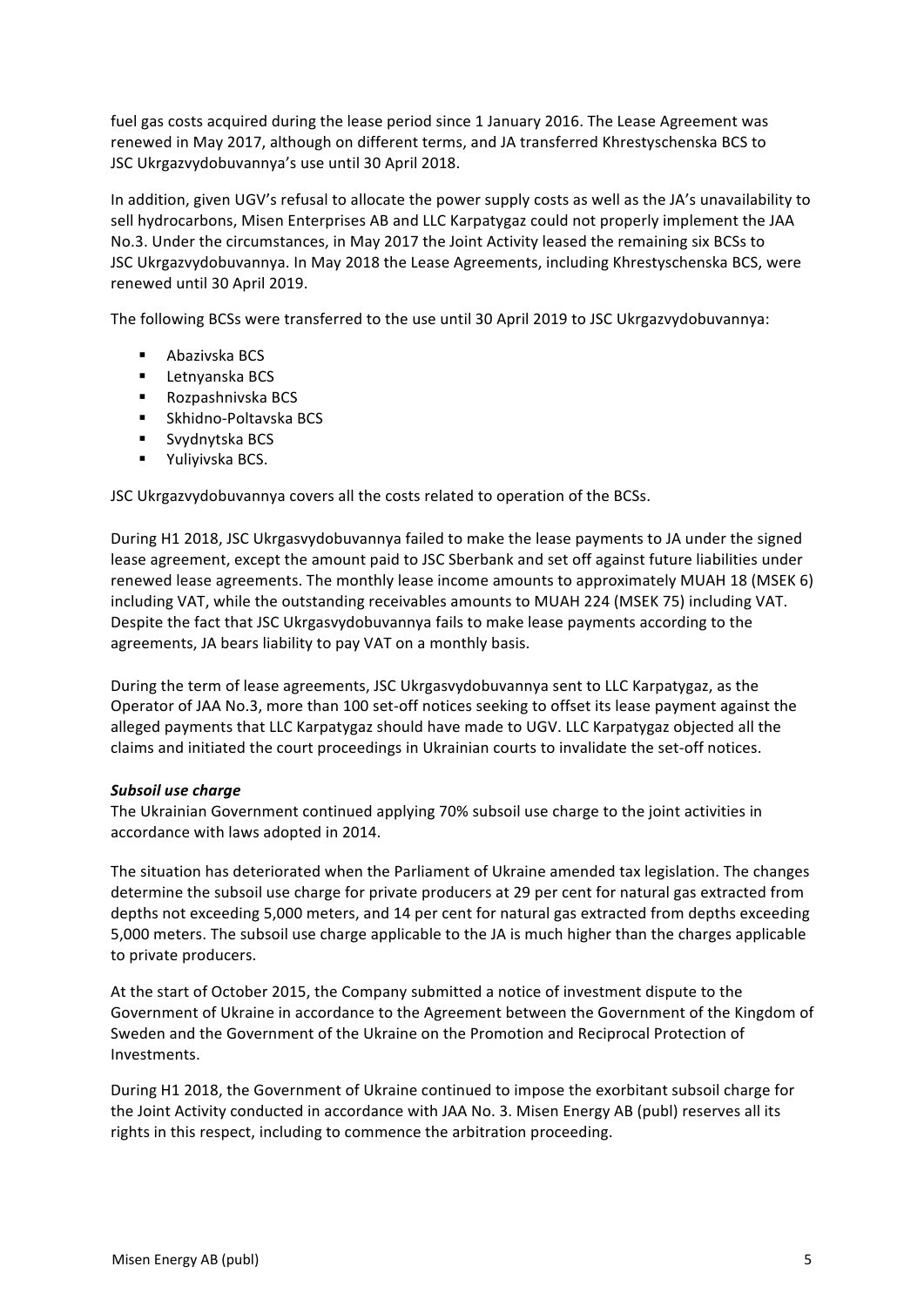As of 30 June 2018, the Company has reached no amicable resolution of the dispute with the Government of Ukraine.

## **Tax payments in Ukraine**

Despite being prevented from selling hydrocarbons, JA and its participants continued paying value added tax and corporate profit tax during H1 2018. During H1 2018, JA paid KUAH 18,196 (KSEK 6,667) as value added tax. Since 2011, JA and its participants have contributed to Ukraine KUAH 11,174,511 (adjusted KSEK 5,243,935) as subsoil use charge, value added tax and corporate profit tax.

## **Sale of hydrocarbons**

During H1 2018, JSC Ukrgasvydobuvannya continued, as the Company believes, manifestly unlawful actions and refused to provide services in respect of production, collection, treatment and transportation of hydrocarbons to JA. Being prevented from selling the hydrocarbons, Misen Group could not properly implement JAA No.3.

In 2016, LLC Karpatygaz, in its capacity as Operator of the Joint Activity, commenced a court proceeding and requested the court to order JSC Ukrgasvydobuvannya to provide services in respect of production, collection, treatment and transportation of hydrocarbons to the JA. The court obliged UGV to provide the respective services, however JSC Ukrgazvydobuvannya appealed against the ruling. The Appeal Court maintained the decision of the first instance court. Subsequently, JSC Ukrgasvydobuvannya filed a cassation appeal with the Supreme Economic Court of Ukraine. In November 2017, the Supreme Court of Ukraine reversed decisions of lower courts and returned the case for reconsideration in the new circle.

In addition, LLC Karpatygaz commenced another court proceeding and requested the court to order JSC Ukrgazvydobuvannya to deliver hydrocarbons produced by JA during the period from December 2016. The court obliged JSC Ukrgasvydobuvannya to deliver hydrocarbons to the Joint Activity. It also dismissed JSC Ukrgasvydobuvannya's counterclaim against JA regarding reimbursement of debt and penalties under the services agreements. JSC Ukrgasvydobuvannya appealed against this court ruling.

In December 2017, the proceedings in both cases were halted until the court ruling on case initiated by NABU.

## *Investment program report*

Due to financial constraints imposed by the increased subsoil use taxation as well as JSC Ukrgasvydobuvannya, as the Company believes, manifestly unlawful actions, Misen Group halted investments into the development program in H1 2018.

As of 30 June 2018, the Company has reached the following major milestones:

- at 86 wells repair works using the most up-to-date technical solutions were undertaken,
- 70 wells were commissioned,
- 7 BCSs from 11 were commissioned including Khrestyschenska, the largest in Ukraine,
- 4 BCS were at the final stages of construction.

## Court proceedings against Center of Financial Leasing LLC (previously Sberbank Leasing)

## *Court proceeding in Case No. 910/21720/15*

In 2015, LLC Sberbank Leasing Ukraine ("Sberbank Leasing" later as Financial Leasing Center) initiated the court proceeding against JSC Ukrgasvydobuvannya, LLC Karpatygaz and Misen Enterprises AB seeking to enforce the contract and recover penalties. Sberbank Leasing claims that JA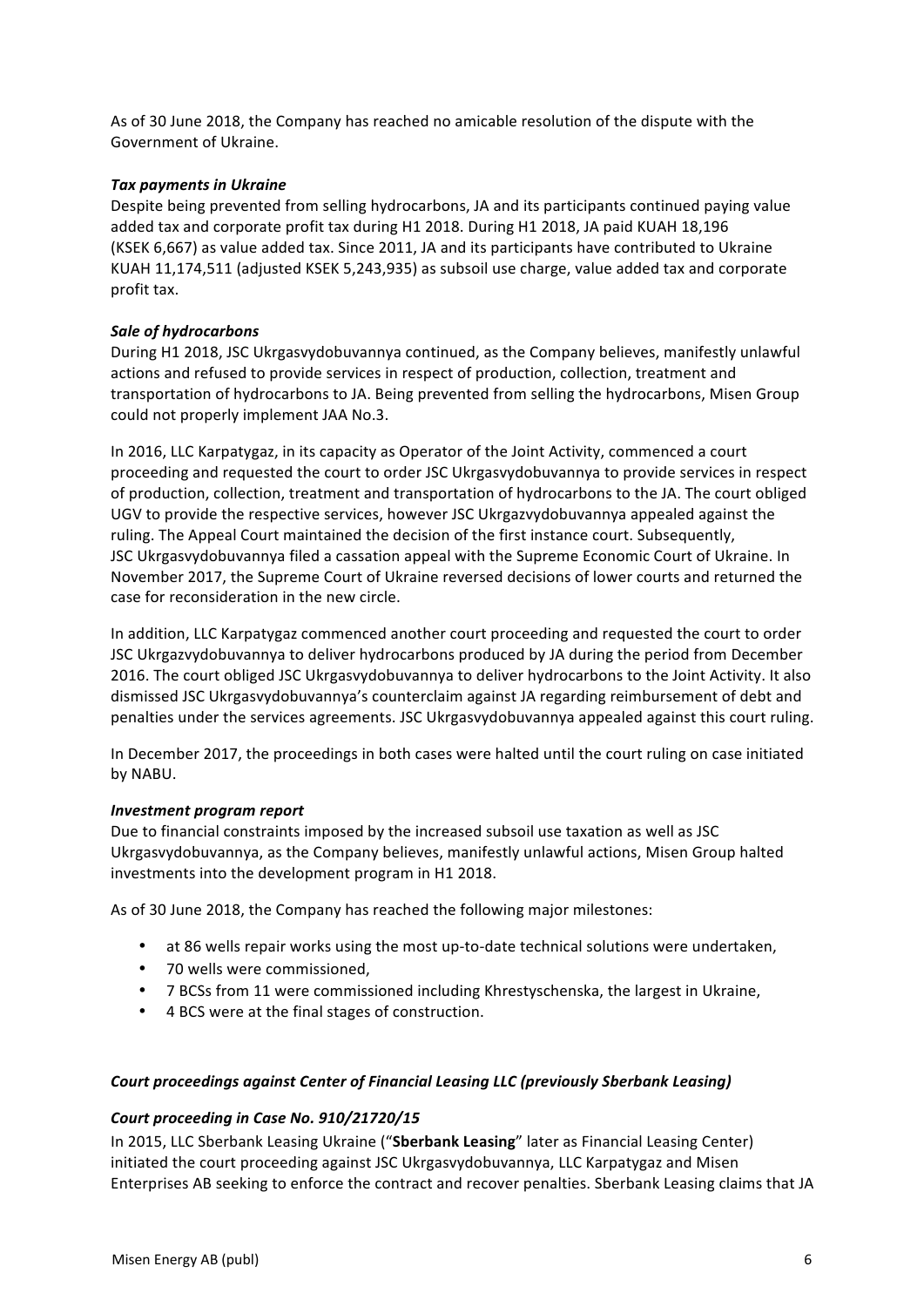failed to deliver the equipment within the terms of the contract and, therefore, Sberbank Leasing is entitled to recover penalties. Contrary to this, LLC Karpatygaz claims that the Joint Activity could suspend delivery of the equipment and, therefore, the Joint Activity has committed no violations. In October 2016, the Supreme Economic Court of Ukraine voided the verdicts of lower courts. The Ukrainian courts considered the case in a new circle. In February 2017 Sberbank Leasing changed its claims seeking now to recover USD 37,219,502 (SEK 309,803,965) of advance payment and UAH 352,987,638 (SEK 110,391,942). In March 2017, Sberbank Leasing was renamed to Financial Leasing Center following by the change of owners. In September 2017, the Supreme Economic Court of Ukraine again send the case for reconsideration in a new circle. Consideration of the case is now pending at Kyiv Economic Court. In October 2017 Kyiv Economic Court engaged the Specialized Anti-Corruption Prosecutor's Office.

In June 2018, Kyiv Economic Court ruled to halt the proceeding until the court finally decides on the claims brought by NABU. Financial Leasing Center appealed against the ruling of Kyiv Economic Court in June 2018.

# Court proceeding in Case No. No. 910/24412/16

In December 2016, Sberbank Leasing initiated another case against JSC Ukrgasvydobuvannya, LLC Karpatygaz and Misen Enterprises AB seeking to recover UAH 1,397,704,127 (SEK 437,112,398). Financial Leasing Center claims that the Joint Activity failed to deliver the equipment within the terms of the contract and thereby Financial Leasing Center was deprived of profit under the leaseback agreement. In June 2017, Financial Leasing Center filed additional claim to recover USD 10,170,581 (SEK 84,656,864) of lost profit. Kyiv Economic Court resolved to recover only UAH 237,507,020 (SEK 74,276,995) of lost profit.

On 15 May 2018, Kyiv Economic Court of Appeal engaged NABU as a third party to the proceeding.

In June 2018 the judge of Kyiv Economic Court recused himself based on the request of Financial Leasing Center. The case is suspended until appointment of a judge.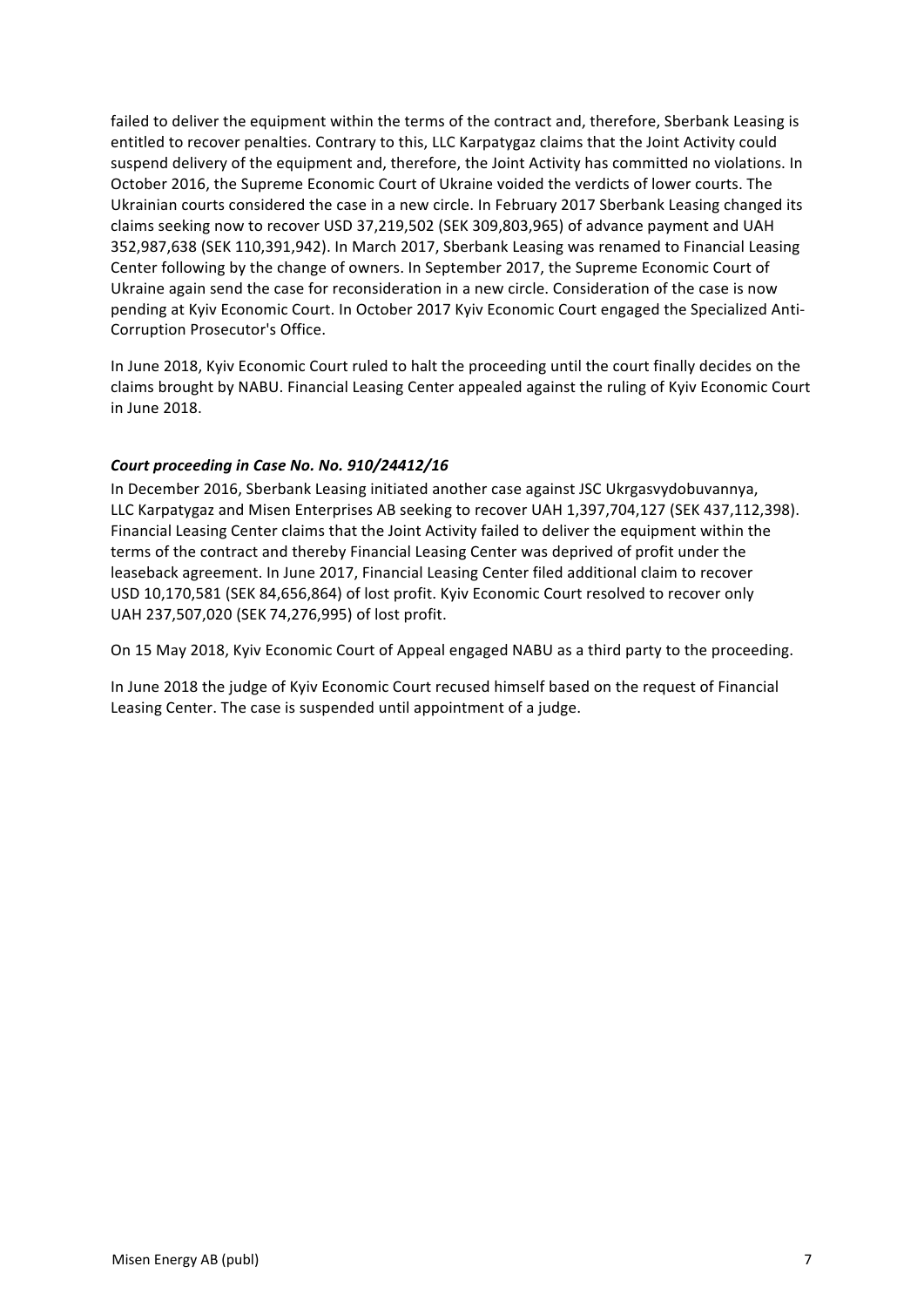### **Essential events after the end of the H1 2018**

#### *Ongoing arbitration under JAA No.3*

On 11 July 2018, the Arbitral Tribunal rendered a final partial award in the arbitration proceeding commenced under the JAA in accordance to the Arbitration Rules of the Arbitration Institute of the Stockholm Chamber of Commerce. This award is a final award on those issues that were decided at this stage of the proceedings. The Arbitral Tribunal fully rejected the JAA's invalidity arguments, as well as the overwhelming majority of JSC Ukrgasvydobuvannya's arguments concerning Misen Enterprises AB and LLC Karpatygaz alleged "breaches". This in effect means that JSC Ukrgasvydobuvannya's damages claims are now largely baseless. In specific, final partial award rules the following:

1. The Arbitral Tribunal has fully, unanimously and unequivocally dismissed all the claims submitted by JSC Ukrgasvydobuvannya in relation to alleged invalidity of the JAA. The Arbitral Tribunal found no corruption or collusion in the negotiation and approval of the JAA. The Tribunal did not establish any wrongdoing of present and/or former shareholders (beneficial owners) of Misen Enterprises AB and Karpatygaz LLC. Also, there was no wrongdoing of management of Misen Enterprises AB and Karpatygaz LLC. The JAA complied with all relevant Ukrainian legislation. Specifically, the Arbitral Tribunal found that there is no basis to conclude that the JAA breached Article  $7(4)$  of the Pipeline Transport Law or public policy. The Arbitral Tribunal established that JSC Ukrgasvydobuvannya's well stock, that JSC Ukrgasvydobuvannya retained full rights to access and use its wells and there was no misappropriation of this of JSC Ukrgasvydobuvannya's property. Further, the Arbitral Tribunal has rejected claims of JSC Ukrgasvydobuvannya that the JAA breached the prohibition on the sale of gas other than to PJSC NJSC Naftogaz of Ukraine pursuant to Article 10 of the Law on the Functioning of the Gas Market.

Summarizing the Arbitral Tribunal findings on the above mentioned issues, Tribunal confirmed that the JAA is a legal and fully binding contract, which gave rise to substantial benefits for JSC Ukrgasvydobuvannya (notably the ability to commercialise its gas at higher, unregulated prices, the obligation of Misen Enterprises AB to ensure additional financing to implement the Joint Activity Programs, and the revenues earned by providing services to the Joint Activity under the Services Agreement). The JAA was concluded in the interests of JSC Ukrgasvydobuvannya, not contrary to its interests.

2. Performing their respective contractual obligations, Misen Enterprises AB and / or LLC Karpatygaz did not make any material breaches of the JAA, and, therefore, Arbitral Tribunal has fully, unanimously and unequivocally dismissed all the claims submitted by **JSC Ukrgasvydobuvannya to terminate the JAA on the ground that Misen Enterprises AB** and LLC Karpatygaz allegedly breached their contractual obligations. Specifically, the Arbitral Tribunal found that Misen Enterprises AB made no breach of its obligation to provide additional financing to implement the Joint Activity Programs; LLC Karpatygaz made no breaches of the JAA by entering into any of the sale of gas agreements; there was no failure to contribute know-how to the Joint Activity; there were no unjustified "threats" to stop operation of certain booster compressor stations; LLC Karpatygaz had a right to enter into settlement agreements with respect to certain debts owed to the Joint Activity; and, finally, the Arbitral Tribunal declared that LLC Karpatygaz complied with its obligations under the JAA with respect to commissioning the booster compressor stations (including the major Khrestyshchenska BCS) and conducting repair works of the wells.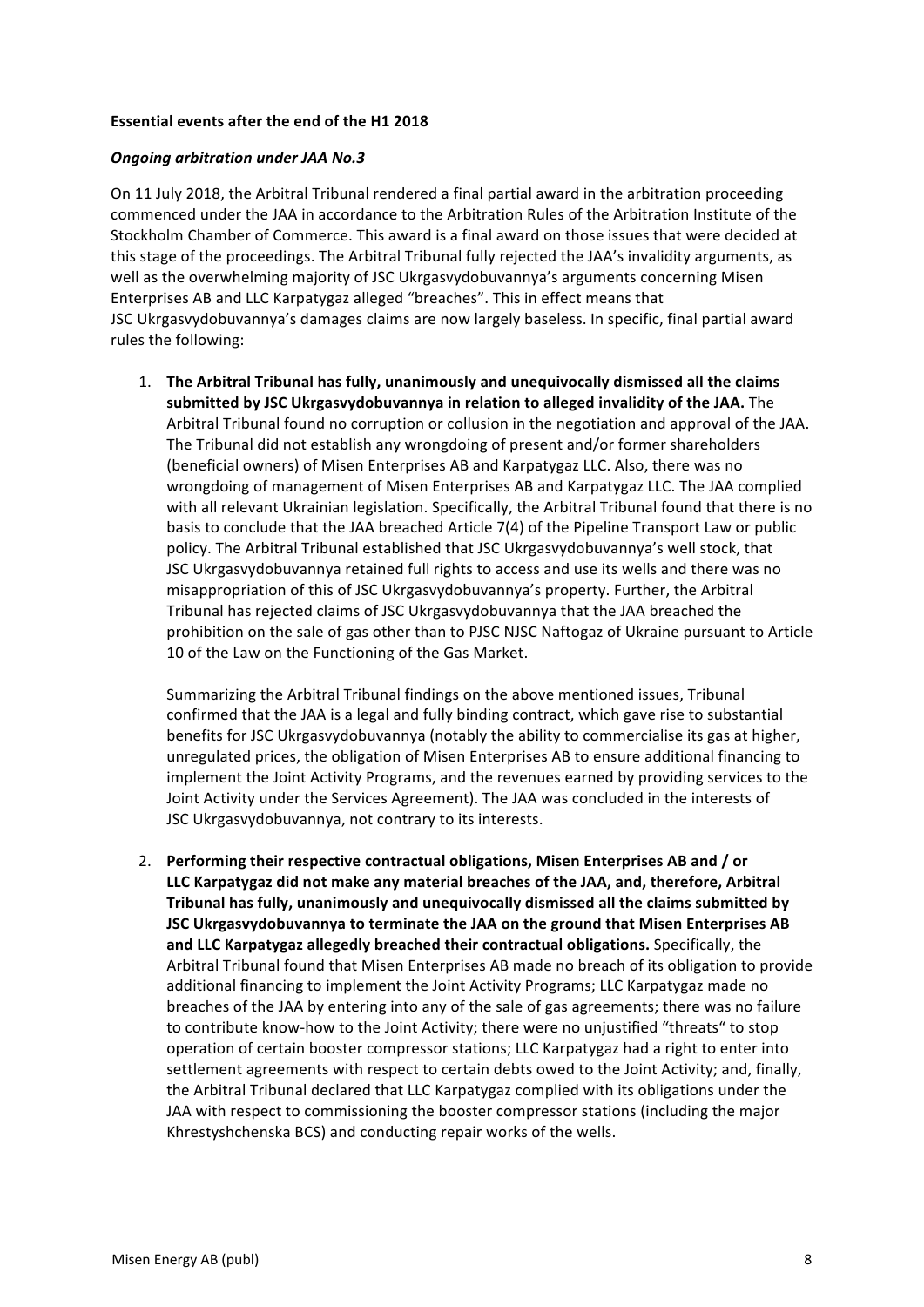- 3. The only instance where the Arbitral Tribunal partially endorsed the position of **JSC Ukrgasvydobuvannya is the Tribunal's findings that Misen Enterprises did not meet its** obligation to make part of its contribution in the amount of approximately MUSD 8.5 by 31 December 2015 and that Karpatygaz was late under the JAA in equipping certain wells with **metering stations.** However, the Arbitral Tribunal decided that these breaches, whether considered alone or together, cannot be characterised as substantially depriving JSC Ukrgasvydobuvannya of what it expected to receive when making the JAA and do not give right for JSC Ukrgasvydobuvannya to terminate the JAA. Moreover, while the Arbitral Tribunal indicated that a failure to make the remaining part of Misen Enterprises AB contribution may lead to making appropriate adjustments to the JAA participant's share of the joint property upon termination of the JAA, this does not result in the rescission of the parties' original agreement on the value of their contributions. Thus, the Arbitral Tribunal upheld that, as was contractually agreed, JAA entitled Misen Enterprises AB and LLC Karpatygaz to a 50,01 % share in the joint property.
- 4. However, since the 70% royalty imposed by the Government of Ukraine brought a material change in circumstances and it is no longer possible to achieve the purpose of the JAA, the Arbitral Tribunal concluded that the JAA must be terminated as of 11 July 2018 solely on **these grounds.** As previously reported, Misen Enterprises AB and LLC Karpatygaz agreed on termination of the JAA particularly on these grounds. Again, the Arbitral Tribunal has fully upheld Misen Enterprises AB and LLC Karpatygaz pleadings in this respect.
- 5. Therefore, the Arbitral Tribunal obliged Misen Enterprises AB, LLC Karpatygaz and **JSC** Ukrgasvydobuvannya to take all steps necessary and appropriate to give practical **effect to termination of the JAA.** The parties agree that, following termination, the Joint Activity's assets should be transferred to JSC Ukrgasvydobuvannya, with Misen Enterprises AB and LLC Karpatygaz receiving compensation for their interests in those assets. If after the final partial award the parties will not be able to agree on the valuation of Misen Enterprises AB, LLC Karpatygaz share, this issue will be decided by the Arbitral Tribunal in its final award.

Misen Enterprises AB and LLC Karpatygaz consider this final partial award to be binding upon the parties to it and will undertake all steps necessary and appropriate to give practical effect to termination of JAA.

Misen Enterprises AB, LLC Karpatygaz and JSC Ukrgasvydobuvannya discuss a schedule for the briefing and hearing of the issues that are being reserved for the Final Award.

## **Financing of the Group's Swedish operations**

On 16 August 2018, Misen Energy AB (publ) signed the Loan Agreement for KEUR 500 with Powerful United Limited. Under the Loan Agreement, Powerful United Limited is entitled to a fixed fee equal to the loan amount multiplied by 2 (two) to be paid by Misen Energy AB (publ) alongside with repayment of the loan by the earlier of (i) 1 May 2019 or (ii) the date on which Misen Energy AB (publ) receives sufficient funds in the form of business proceeds, allowing it to repay the loan and the fixed fee.

## *Criminal investigations*

Pre-trial investigations in criminal cases are ongoing.

The court held a last hearing of the preparatory phase of the court proceeding commenced by NABU on 30 August 2018. The Court dismissed jurisdictional objections raised by Misen Enterprises AB and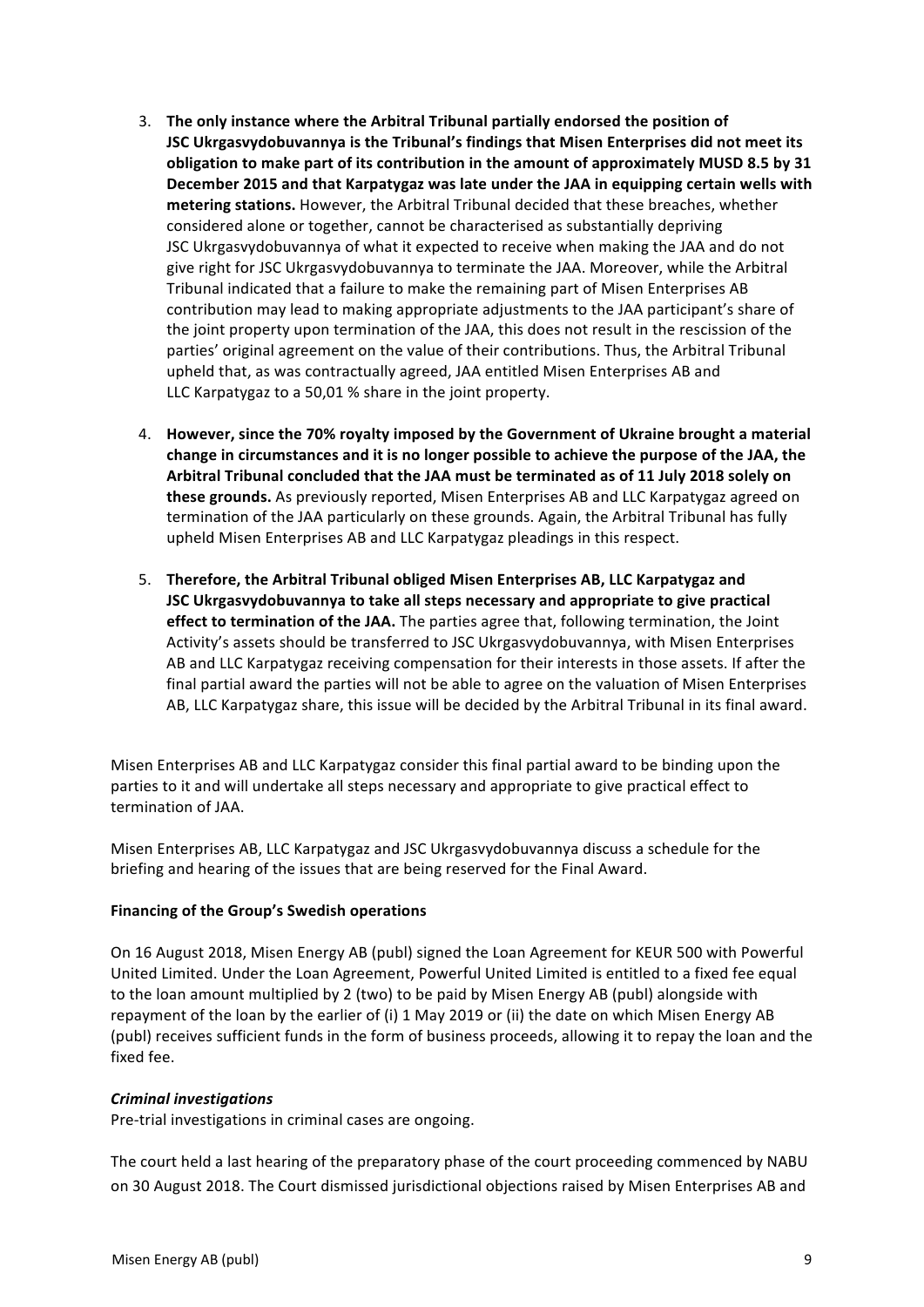LLC Karpatygaz and moved the case to the consideration phase of the legal proceeding. The hearing is scheduled for 6 September 2018.

# Court proceedings against Center of Financial Leasing LLC (previously Sberbank Leasing)

# Court proceeding in Case No. No. 910/24412/16

On 14 August 2018, Kyiv Economic Court of Appeal upheld the decision of the first instance court and resolved to recover UAH 237,507,020 (SEK 79,678,618) of lost profit and UAH 9,856 (SEK 3,306) of court costs to Financial Leasing Center. This decision is subject to an immediate enforcement. LLC Karpatygaz plans to challenge this decision in the Supreme Economic Court of Ukraine.

## **Operations of the Joint Activity in 2018**

## **Operation of the Booster Compression Stations (BCSs)**

As of publishing of this report, JSC Ukrgasvydobuvannya failed to make the lease payments to JA under lease agreements, except the amount paid to PJSC Sberbank and set off against future liabilities under renewed lease agreements. JSC Ukrgasvydobuvannya declared that it offset its lease payment against the alleged payments that LLC Karpatygaz was supposed to make to JSC Ukrgasvydobuvannya. LLC Karpatygaz objected these claims and initiated the court proceedings in Ukrainian courts to invalidate the set-off notices. The court proceedings are ongoing.

## *Sale of hydrocarbons*

As of publishing of this report, JSC Ukrgazvydobuvannya refused to deliver to JA hydrocarbons extracted since December 2016 until 11 July 2018.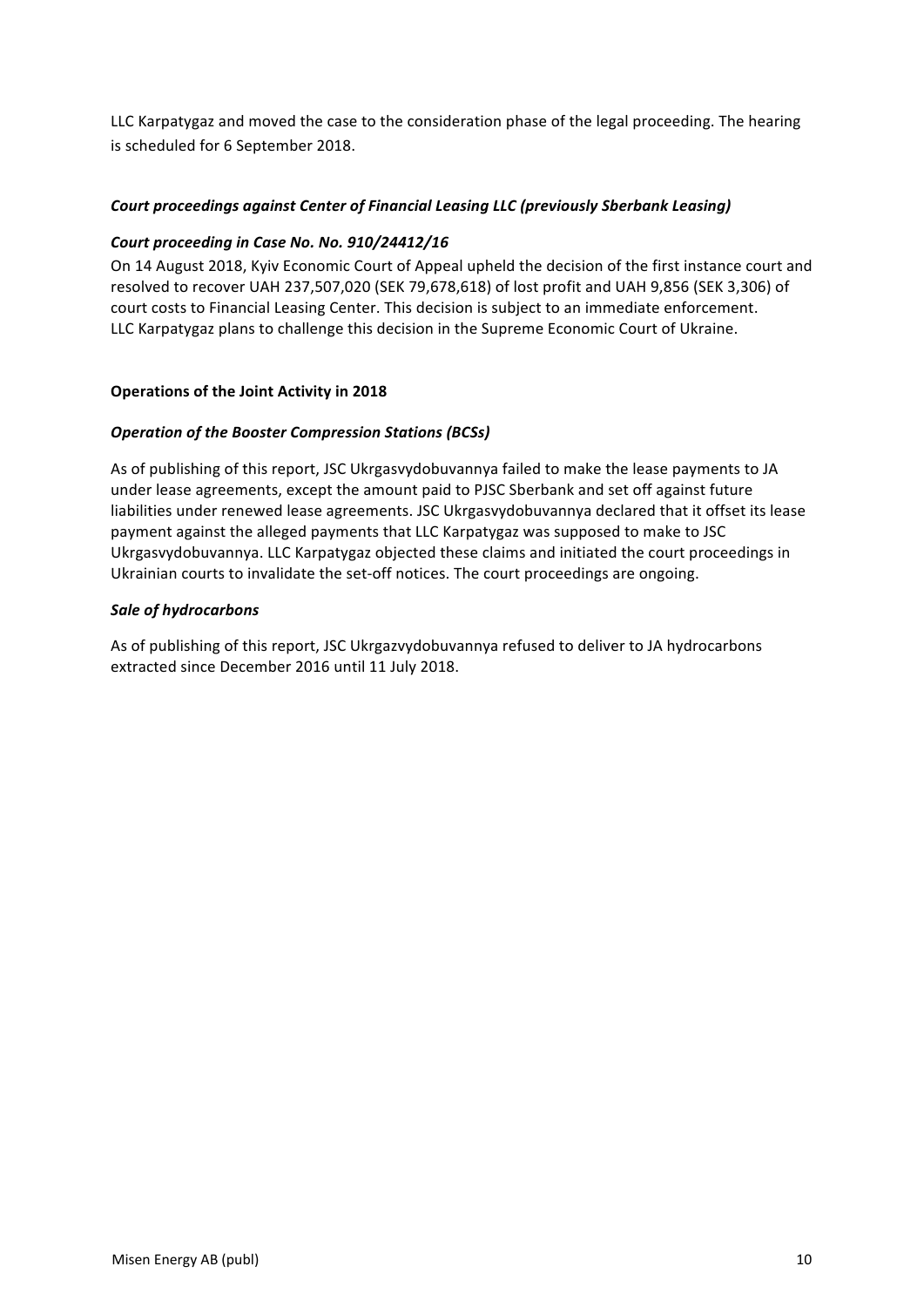# **3. Results – the Misen Group and the Company**

Misen Group net turnover for Q2 2018 was KSEK 477 (KSEK 10,177) and the Parent Company net turnover for this period was KSEK 1,395 (KSEK 1,395).

Misen Group net turnover for H1 2018 was KSEK 640 (KSEK 14,033) and the Parent Company net turnover for this period was KSEK 2,789 (KSEK 2,789).

In Q2 2018 loss after financial items for the Misen Group was KSEK -5,931 (KSEK -15,160) the Parent Company loss after financial items made up KSEK -3,048 (KSEK -11,579).

In H1 2018 loss after financial items for the Misen Group was KSEK -15,230 (KSEK -42,181) the Parent Company loss after financial items made up KSEK -3,777 (KSEK -15,338).

The lower amounts in the Misen Group are mainly influenced by deconsolidation of the JA from the Group's financial statements.

During H1 2018, due to violation of JAA by JSC Ukrgasvydobuvannya, the production of natural gas attributable to the JA was at zero level (zero level during the same period 2017).

#### **Financial assets and liabilities**

During H1 2018, JA wrote-off KUAH 6,312 (KSEK 1,966) in bad debt. The subsidiary LLC Karpatygaz as the operator of JA is engaged in constructive negotiations with the debtors. The settlement of these outstanding obligations is also sought through the legal proceedings in Ukraine.

The fair value of the financial assets and financial liabilities is estimated to equal the carrying value.

#### **Contingent liabilities**

As of 30 June 2018. Misen group contingent liabilities amounted to KSEK 22,186 (KSEK 72,022 as of 31 December 2017), the change is mainly explained by the repayment of PJSC Sberbank loan.

#### **Cash position**

As of 30 June 2018, the cash balance of the Misen Group was KSEK 1,848 (KSEK 2,915). The cash flow from operations after changes in working capital for H1 2018 was KSEK -10,180 (KSEK -18,852).

#### **Capital expenditure**

The Misen Group's capital expenditure on equipment for gas production in Ukraine related to the JA activity during H1 2018 was at zero level (KSEK 557) due to deconsolidation as described above.

#### **Amendments to the tax code**

As reported in previous reports, as of 1 January 2015 Ukrainian Parliament adopted amendments to the tax code. According to the adopted amendments, Joint Activities are not corporate profit tax ("CPT") payers starting from 2015. Instead, Joint Activities' operators are liable to pay income taxes on behalf of the participants. In December 2015 Ukrainian Parliament adopted additional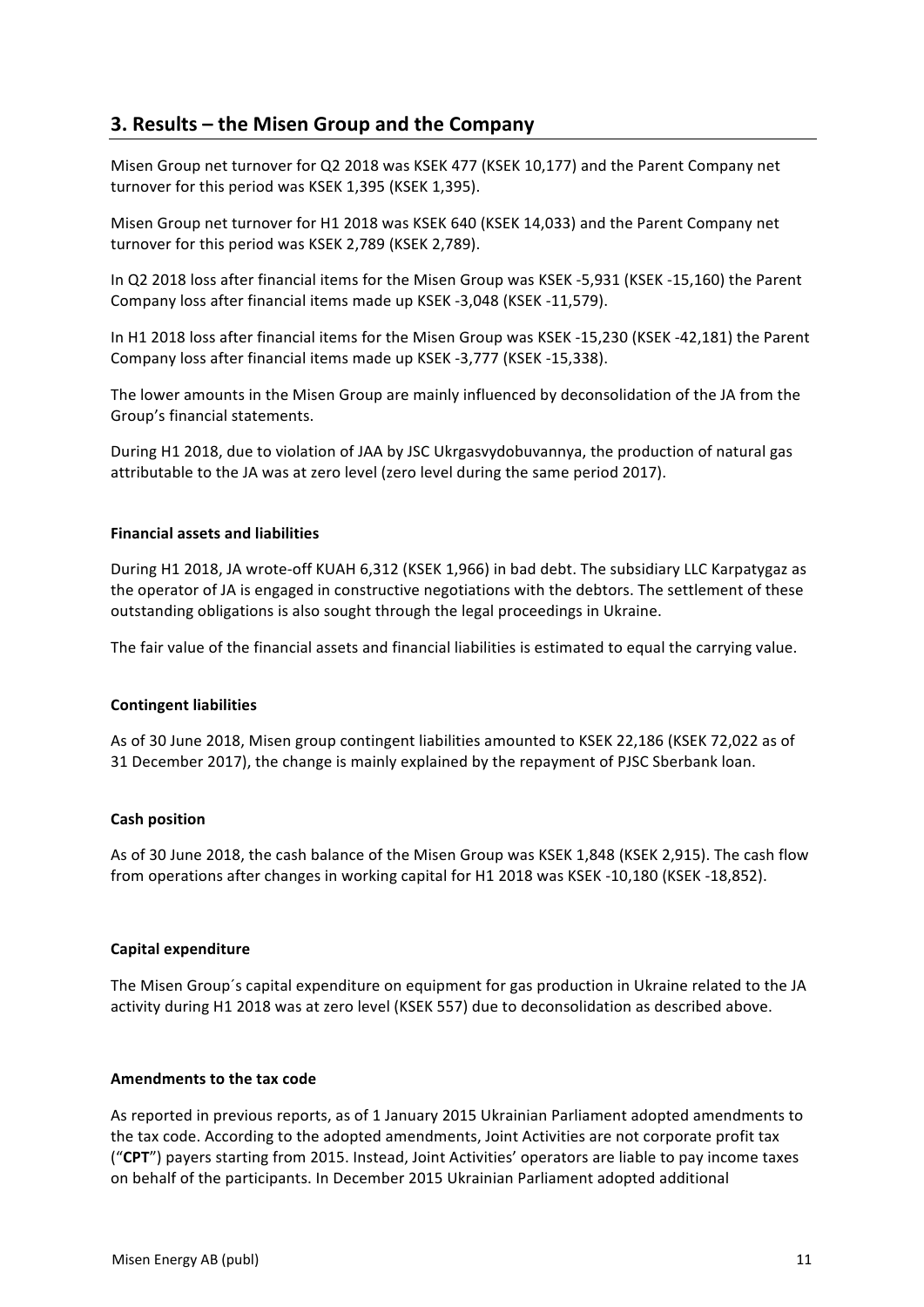amendments to the tax code. According to these amendments the CPT return is submitted within 40 days after the end of reporting period on a quarterly basis. The CPT obligations are based on the tax returns for the previous quarter and are paid within 10 days after submission of the return.

In this report it has been assumed that Misen Group with regard to the taxes related to JA will be tax payer according to Ukrainian legislation based on the presumption that it has an operating activities within the country. Joint operations such as the JA in Ukraine have no clear definition in the Swedish Tax Legislation. JA has in the tax return of Misen Enterprises for 2015 been treated as a foreign legal entity taxed by the participants (Sw. *I utlandet delägarbeskattad iuridisk person*). This report has been prepared on the assumption that the income in the JA accrued before 1 January 2015 will not be subject to the Swedish tax, that the holding in the JA is considered as business-related shares (Sw. *näringsbetingade aktier*) until 31 December 2014 and that the Ukrainian income tax may be deducted from Swedish income tax.

After the sale of 49.5% of the shares in Misen Enterprises AB the Parent Company can no longer utilize the tax losses carried forward through group contribution from Misen Enterprises AB.

## **Expected future development of the Company and going concern**

As described earlier in this report, the participants of the JAA No.3 have confirmed their agreement to terminate the JAA No 3 on 24 January 2018. Due to this fact, the JA can no longer be considered a going concern. The value of the net assets and the size of the any compensation entitled to the Group as a consequence of the termination of the JAA No.3 is uncertain at the date of this report. To account for an asset in accordance with IFRS the asset needs to be virtually certain which is not the case as the size of any compensation is dependent on the outcome of the arbitration.

For the remaining operations of the Group, management continues to investigate the available finance options and will inform the market accordingly. As financing is not secured for upcoming 12 months, there is material uncertainty that may cast significant doubt on the Misen Group's ability to continue as a going concern. Therefore, the Misen Group may be unable to realize its assets and discharge its liabilities in the normal course of business. Management's view is that there are realistic alternatives available to finance the Group's future operations and the Group accounts are therefore prepared based on the going concern assumption.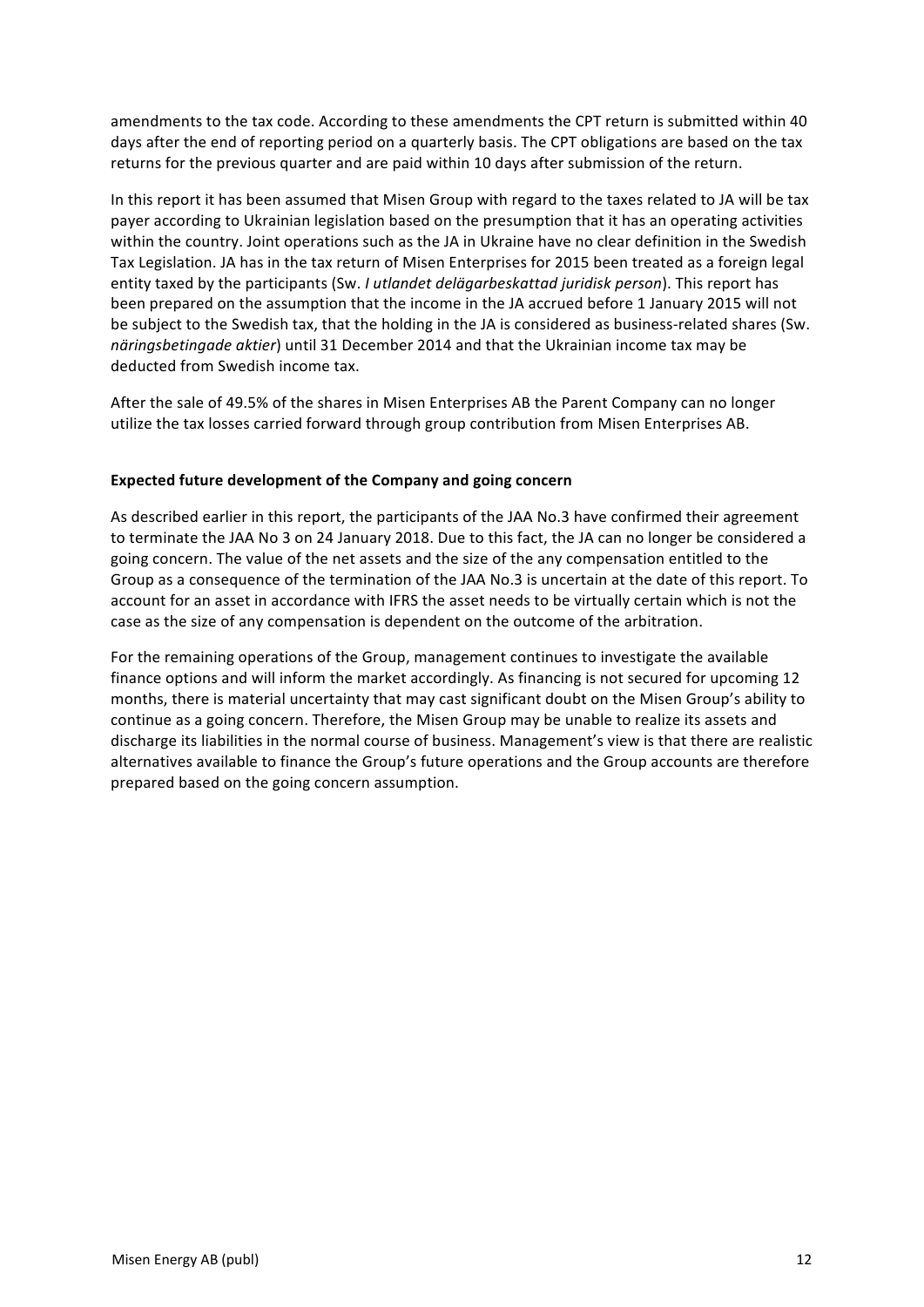#### **Sector information - the Misen Group**

The Misen Group operational activities are located in Ukraine. Solely administrative issues are undertaken in Sweden.

#### **Geographical area**

|                       |         | 30 June 2018             | 30 June 2017 | 31 Dec 2017 |
|-----------------------|---------|--------------------------|--------------|-------------|
| (All amounts in KSEK) |         |                          |              |             |
| Net sales, external:  |         |                          |              |             |
|                       | Sweden  | --                       | $- -$        | --          |
|                       | Ukraine | 172                      | 865          | 7,082       |
| Fixed assets:         |         |                          |              |             |
|                       | Sweden  | $\overline{\phantom{m}}$ | $- -$        | --          |
|                       | Ukraine | 368                      | 503,146      | 4           |

#### **Transactions with related parties**

|                                              | 30 June 2018 | 30 June 2017 | 31 Dec 2017 |
|----------------------------------------------|--------------|--------------|-------------|
| (All amounts in KSEK)                        |              |              |             |
| Ukrgasvydobuvannya*:                         |              |              |             |
| Sale                                         |              |              | 35,503      |
| Purchase                                     |              | 7,394        | 9,491       |
| Short-term receivables                       | --           | 12,018       |             |
| Short-term debts                             |              | 36           |             |
| Management, Board and major<br>Shareholders: |              |              |             |
| Purchase of services                         | 6,377        | 10,246       | 23,282      |
| Interest                                     |              | 1,439        | 1,439       |
| Salaries and remunerations                   | 2,847        | 2,462        | 5,029       |
| Short-term debts                             | 13,240       | 7,500        | 9,299       |
| Long-term debts                              |              |              |             |

*\* 100% of the transaction values.*

#### **Environmental impact**

The JA operations have an impact on the environment in Ukraine, which is governed by laws and conventions, which in turn control the JA's operations as regards to the environment. Oil and natural gas operations are subject to extensive regulations with respect to the environment at both international and national levels. Environmental legislation covers the control of water and air pollution, waste, licensing requirements, restrictions on operations in environmentally sensitive and coastal areas. Environmental regulations are expected to become more stringent over time, which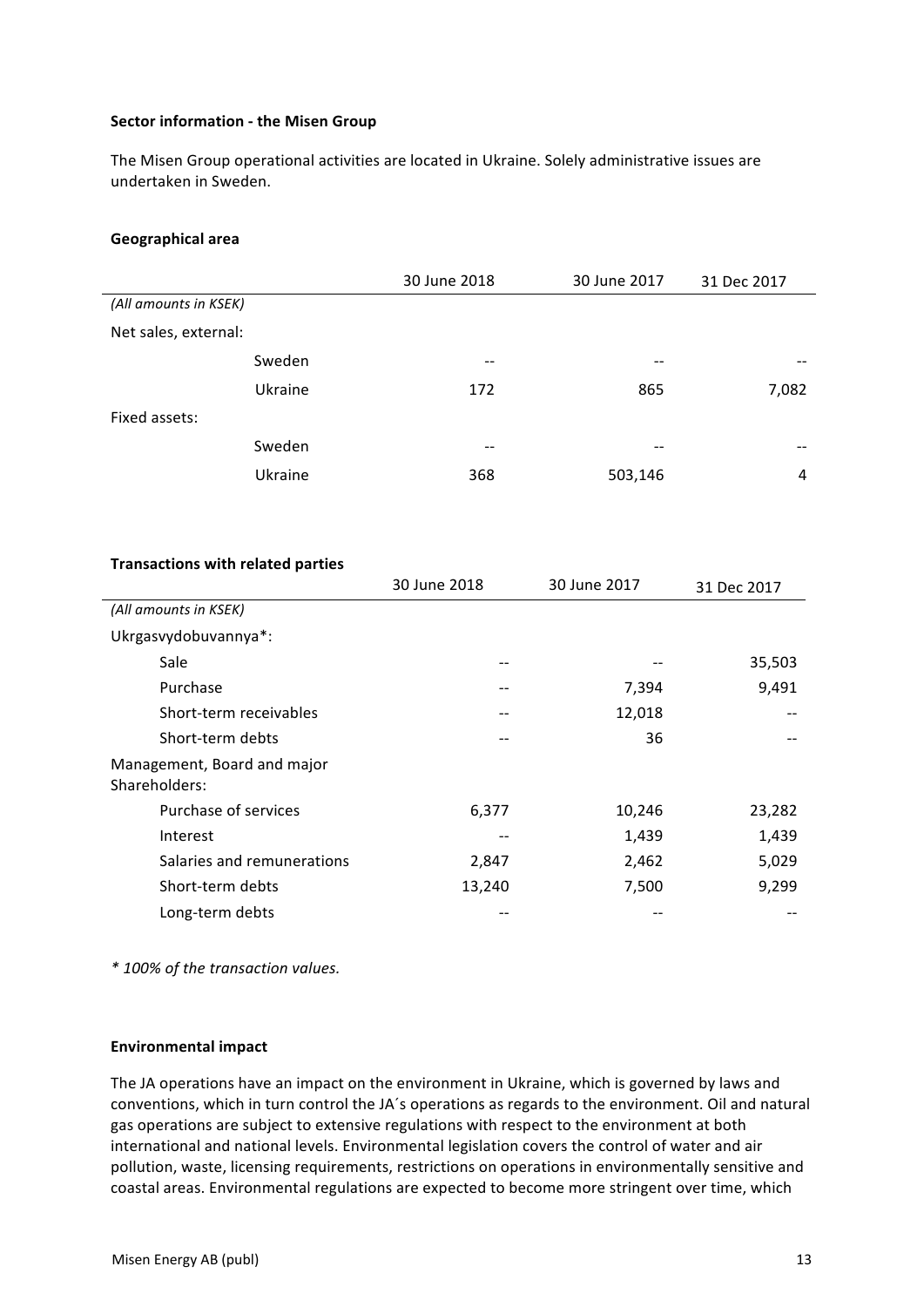will most likely result in increasing costs. The JA meets the environmental requirements in order to maintain existing licenses or obtain new ones.

# **Accounting principles**

This report is prepared according to the International Financial Reporting Standards (IFRS), as adopted by EU. This report is prepared according to IAS 34 and The Swedish Annual Accounts Act as well as RFR 2, Accounting for legal entities. The accounting principles for the Misen Group as well as for the Company are identical to the last annual and quarterly reports, except as described below:

IFRS 9 Financial instruments and IFRS 15 Revenue from contracts with customers are effective from 1 January 2018. As the Joint Activity participants have agreed to terminate the agreement to perform joint operations (JAA No 3) in 2018 and the joint operations were deconsolidated as per 31 December 2017 there are no significant financial assets and liabilities or revenue to be accounted for according to IFRS 9 and IFRS 15 respectively. Therefore, the implementation of these standards did not have any material effect on the Group's financial statements.

# **Financial and other risks**

Before termination of the JAA No.3, Misen Group focused on increasing the local hydrocarbons production in Ukraine by undertaking a large-scale investment program focused on development and modernization of gas production infrastructure. In this activity, the Group worked with a complex set of industry-specific risks such as price trends for oil and gas, currency risk and interest rate risks, regulatory matters relating to investigations, processing and environment and uncertainty in the value of the completed exploration work and the subsequent field development.

The current financial and other risks relate to the outcome of the ongoing arbitration proceeding what regards compensation to Misen Enterprises AB and LLC Karpatygaz for their share in the Joint Activity, enforcement of the arbitral awards rendered by the Arbitral Tribunal constituted under JAA No.3 in accordance to the Arbitration Rules of the Arbitration Institute of the Stockholm Chamber of Commerce and other risks related to the multiple court proceedings in Ukraine.

A more in-depth explanation of the different risk exposures in the Company's business is included in the annual report 2017.

## **First North**

Misen Energy AB (publ) is listed on First North, which is an alternative market place operated by Nasdag First North Stockholm and the Company adheres to the rules and regulations for First North. The Certified Adviser of the Company is Erik Penser Bank AB.

## **Publication of the January - June 2018 interim report**

This January - June 2018 interim report is published at the Company's website (http://www.misenenergy.se), and a printed version can be ordered at info@misenenergy.se.

*This information is information that Misen Energy AB (publ) is obliged to make public pursuant to the EU* Market Abuse Regulation. The information was submitted for publication, through the agency of *the contact person set out above, at 10:00 CET on 31 August 2018.*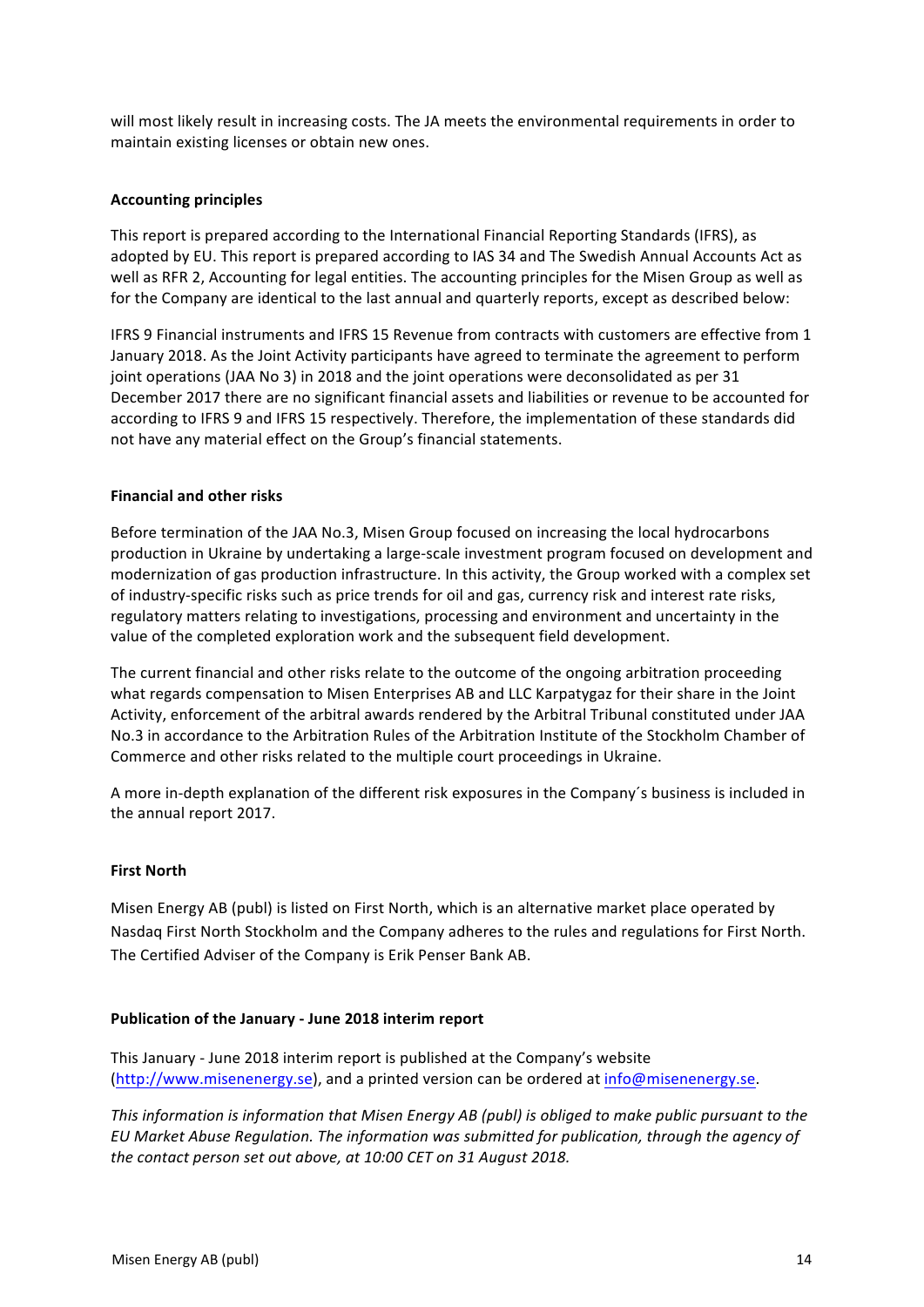#### **Future reports**

Next report, the January-September 2018 interim report, will be published on 30 November 2018.

This report has not been subject to review by the Company's auditors.

#### **Stockholm, August 31, 2018**

The Board of Directors and the CEO certify that the half-year financial report gives a fair view of the performance of the business, position and profit or loss of the Company and the Group and that it describes the principal risks and uncertainties that the Company and the companies in the Group face.

The Board of Directors of Misen Energy AB (publ)

| Andrius Smaliukas      | Oleg Batyuk        |
|------------------------|--------------------|
| Board member, Chairman | Board member       |
| Dimitrios Dimitriadis  | Pavel Prysiazhniuk |
| Board member           | Board member       |

For further information, please contact: Göran Wolff, MD

Direct line: +46 31 759 50 72 Mobile: +46 709 45 48 48 E-mail: goran@misenenergy.se

info@misenenergy.se

Misen Energy AB (publ) (formerly Svenska Capital Oil AB (publ)) is a Swedish upstream oil and gas company with operations in Ukraine. The company was founded in 2004 and its shares are traded on Nasdaq First North since 12 June 2007.In 2011, Misen Energy AB (publ) acquired Misen Enterprises AB and its Ukrainian subsidiary, LLC Karpatygaz, including the rights to 50.01% of the revenue and profit from a gas production project in Ukraine. Under IFRS rules, this transaction is classified as a reverse takeover. In consideration of the acquisition, a new share issue was carried out. The gas producing assets were acquired by production cooperation via a joint activity project governed by a Joint Activity Agreement between at that time the wholly-owned direct and indirect subsidiaries of Misen Energy AB (publ), i.e. Misen Enterprises AB and LLC Karpatygaz (together 50.01%) and JSC Ukrgasvydobuvannya (49.99%), a subsidiary of the National Joint Stock Company Naftogaz of Ukraine. JSC Ukrgasvydobuvannya is the largest producer of natural gas in Ukraine. The purpose of the Joint Activity Agreement is to significantly increase production of gas and oil by providing modern technologies via a large-scale investment program for the purposes of attainment of profits.

In June 2016 and in July 2017 Misen Energy AB (publ) sold respectively 37.5% and 10% of Misen Enterprises AB shares to the Hong Kong based company Powerful United Limited. In March 2018, Misen Energy AB (publ) sold 2% of Misen Enterprises AB shares to Mr. Konstantin Guenevski. Owning (the remaining) 50.5% of Misen Enterprises AB shares, Misen Energy AB (publ) maintains full control of the company and preserves a right to obtain 50.5% of the future dividends from the operations in Ukraine.

The registered office of Misen Energy AB (publ) is in Stockholm and the shares are traded on First North under identification ticker MISE. The Certified Adviser of the company at Nasdaq First North is Erik Penser Bank AB.

For further information, please visit our website www.misenenergy.se.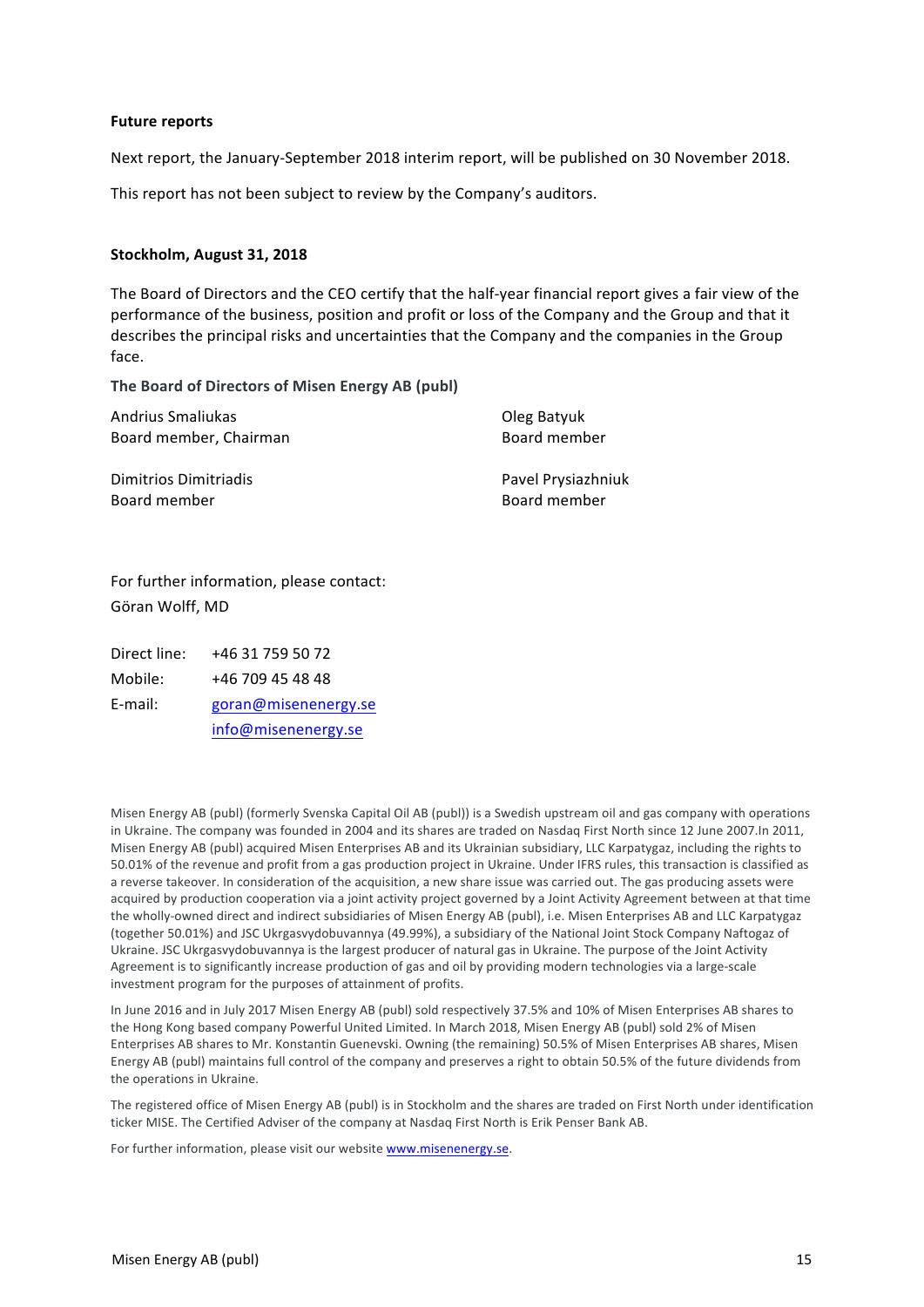#### **CONDENSED INCOME STATEMENT-THE GROUP**

|                                                                       | 1 Apr - 30 June<br>2018 | 1 Apr - 30 June<br>2017 | 1 Jan - 30 June<br>2018  | 1 Jan - 30 June<br>2017 | 1 Jan - 31 Dec<br>2017 |
|-----------------------------------------------------------------------|-------------------------|-------------------------|--------------------------|-------------------------|------------------------|
| All amounts in KSEK                                                   | 3 months                | 3 months                | 6 months                 | 6 months                | 12 months              |
|                                                                       |                         |                         |                          |                         |                        |
| <b>Operating revenue</b>                                              |                         |                         |                          |                         |                        |
| Net sales                                                             | 157                     | 12                      | 172                      | 865                     | 7,938                  |
| Other operating income                                                | 320                     | 10,167                  | 468                      | 13,168                  | 27,611                 |
|                                                                       | 477                     | 10,179                  | 640                      | 14,033                  | 35,549                 |
| <b>Operating expenses</b>                                             |                         |                         |                          |                         |                        |
| Other external expenses                                               | $-3,023$                | $-15,002$               | $-9,636$                 | $-31,764$               | $-63,598$              |
| Personnel expenses                                                    | $-1,899$                | $-3,248$                | $-4,029$                 | $-6,688$                | $-11,131$              |
| Depreciation and amortisation of tangible and intangible fixed assets | $-14$                   | $-8,185$                | $-15$                    | $-16,301$               | $-28,562$              |
| Other operating cost                                                  | $-1,471$                | $-2,739$                | $-2,185$                 | $-4,929$                | $-19,718$              |
| Result from deconsolidation                                           | ä,                      |                         | $\overline{\phantom{a}}$ |                         | $-984,069$             |
|                                                                       | $-6,407$                | $-29,174$               | $-15,865$                | $-59,682$               | $-1,107,078$           |
| <b>Operating income/loss</b>                                          | $-5,930$                | $-18,995$               | $-15,225$                | -45,649                 | -1,071,529             |
| <b>Financial items</b>                                                | $-1$                    | 3,835                   | -5                       | 3,468                   | $-262$                 |
|                                                                       |                         |                         |                          |                         |                        |
| Profit/loss after financial items                                     | $-5,931$                | $-15,160$               | $-15,230$                | $-42,181$               | $-1,071,791$           |
| Taxes for the period                                                  | 0                       | $-341$                  | 0                        | $-190$                  | $-427$                 |
| Profit for the period                                                 | $-5,931$                | $-15,501$               | $-15,230$                | $-42,371$               | $-1,072,218$           |
| Profit is attributable to:                                            |                         |                         |                          |                         |                        |
| Owners of Misen Energy AB (publ)                                      | $-4,502$                | $-14,028$               | $-9,802$                 | $-32,234$               | $-573,322$             |
| Non-contolling interests                                              | $-1,429$                | $-1,473$                | $-5,428$                 | $-10,137$               | -498,896               |
|                                                                       | $-5,931$                | $-15,501$               | $-15,230$                | $-42,371$               | $-1,072,218$           |
| Statement of comprehensive income - The Group                         |                         |                         |                          |                         |                        |
| Net profit for the period                                             | $-5,931$                | $-15,501$               | $-15,230$                | $-42,371$               | $-1,072,218$           |
| Other comprehensive income                                            |                         |                         |                          |                         |                        |
| Items possible for later reclassification in income statement:        |                         |                         |                          |                         |                        |
| <b>Translation differences</b>                                        | $-194$                  | $-6,928$                | $-351$                   | $-10,625$               | $-73,946$              |
| Reversed translaton differencies                                      |                         |                         |                          |                         | 623,033                |
| Other comprehensive income for the period, net after taxes            | $-194$                  | $-6,928$                | $-351$                   | $-10,625$               | 549,087                |
| Total comprehensive income for the period                             | -6,125                  | $-22,429$               | $-15,581$                | -52,996                 | $-523,131$             |
| Total comprehensive income for the period is attributable to:         |                         |                         |                          |                         |                        |
| Owners of Misen Energy AB (publ)                                      | $-4,524$                | $-18,313$               | $-9,981$                 | $-38,830$               | $-286,901$             |
| Non-contolling interests                                              | $-1,601$                | $-4,116$                | $-5,600$                 | $-14,166$               | $-236,230$             |
|                                                                       | $-6,125$                | $-22,429$               | $-15,581$                | $-52,996$               | $-523,131$             |
|                                                                       |                         |                         |                          |                         |                        |

#### Net earnings per share, attributable to the owners of Misen Energy AB's (publ) (in SEK per share)

| Net earnings for the period, before and after dilution | -0.03 | $-0.10$ | $-0.07$ | -0.22 | $-3.95$ |
|--------------------------------------------------------|-------|---------|---------|-------|---------|
|                                                        |       |         |         |       |         |

Average number of shares for the period was 145,068,222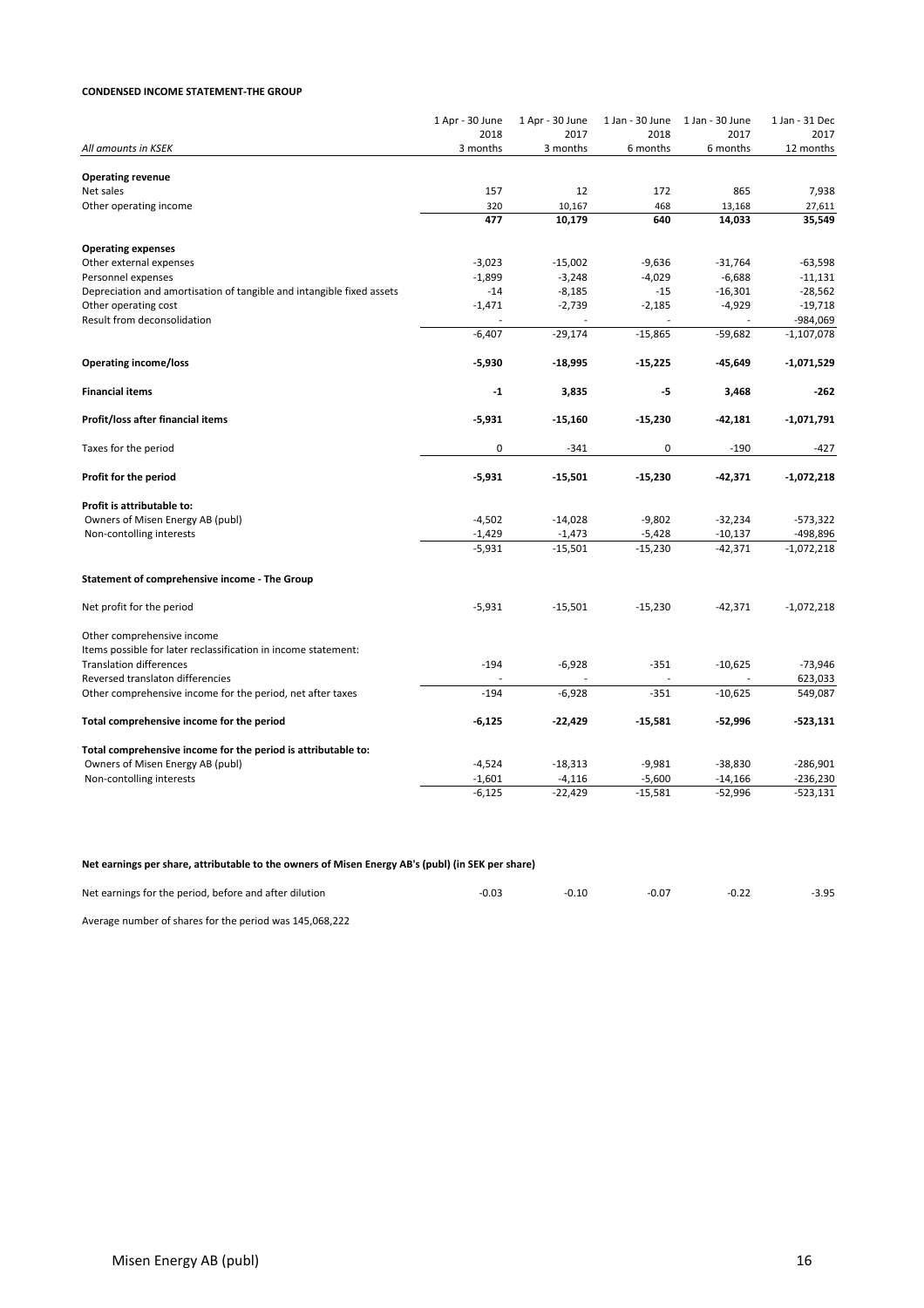#### **CONDENSED BALANCE SHEET-THE GROUP**

| All amounts in KSEK                                     | 30 June 2018             | 30 June 2017 | 31 Dec 2017    |
|---------------------------------------------------------|--------------------------|--------------|----------------|
| <b>ASSETS</b>                                           |                          |              |                |
| <b>Non-current assets</b>                               |                          |              |                |
| Intangible fixed assets                                 | 1                        | 27,443       | 1              |
| Tangible fixed assets                                   | 368                      | 475,703      | 3              |
| Deferred tax receivables                                |                          | 9,790        | $\blacksquare$ |
| <b>Total non-current assets</b>                         | 369                      | 512,936      | 4              |
| <b>Current assets</b>                                   |                          |              |                |
| <b>Stock</b>                                            | 2                        | 471          |                |
| Accounts receivable                                     | 32                       | 774          | 397            |
| Other receivables                                       | 2,658                    | 16,876       | 2,943          |
| Prepaid expenses and accrued income                     | 345                      | 3,771        | 355            |
| <b>Total current assets</b>                             | 3,037                    | 21,892       | 3,695          |
| <b>Cash and bank balances</b>                           | 1,848                    | 2,915        | 2,181          |
| <b>Total current assets</b>                             | 4,885                    | 24,807       | 5,876          |
| <b>TOTAL ASSETS</b>                                     | 5,254                    | 537,743      | 5,880          |
|                                                         |                          |              |                |
|                                                         |                          |              |                |
| All amounts in KSEK                                     | 30 June 2018             | 30 June 2017 | 31 Dec 2017    |
| <b>EQUITY AND LIABILITIES</b>                           |                          |              |                |
| Equity attributable to owners of Misen Energy AB (publ) | $-24,244$                | 258,091      | 8,659          |
| Non-controlling interests                               | $-1,154$                 | 153,471      | $-28,604$      |
| <b>Total equity</b>                                     | $-25,398$                | 411,562      | $-19,945$      |
| <b>Non-current liabilities</b>                          |                          |              |                |
| Other long-term liabilities                             |                          | 29,406       |                |
| <b>Total non-current liabilities</b>                    | 0                        | 29,406       | 0              |
| <b>Current liabilities</b>                              |                          |              |                |
| Accounts payable                                        | 25,090                   | 10,714       | 21,603         |
| Short-term loans                                        |                          | 37,614       |                |
| Other short-term debt to JA                             | $\overline{\phantom{a}}$ | 42,772       |                |
| Other short-term debt                                   | 1,565                    | 1,085        | 781            |
| Accrued expenses and deferred income                    | 3,997                    | 4,590        | 3,441          |
| <b>Total current liabilities</b>                        | 30,652                   | 96,775       | 25,825         |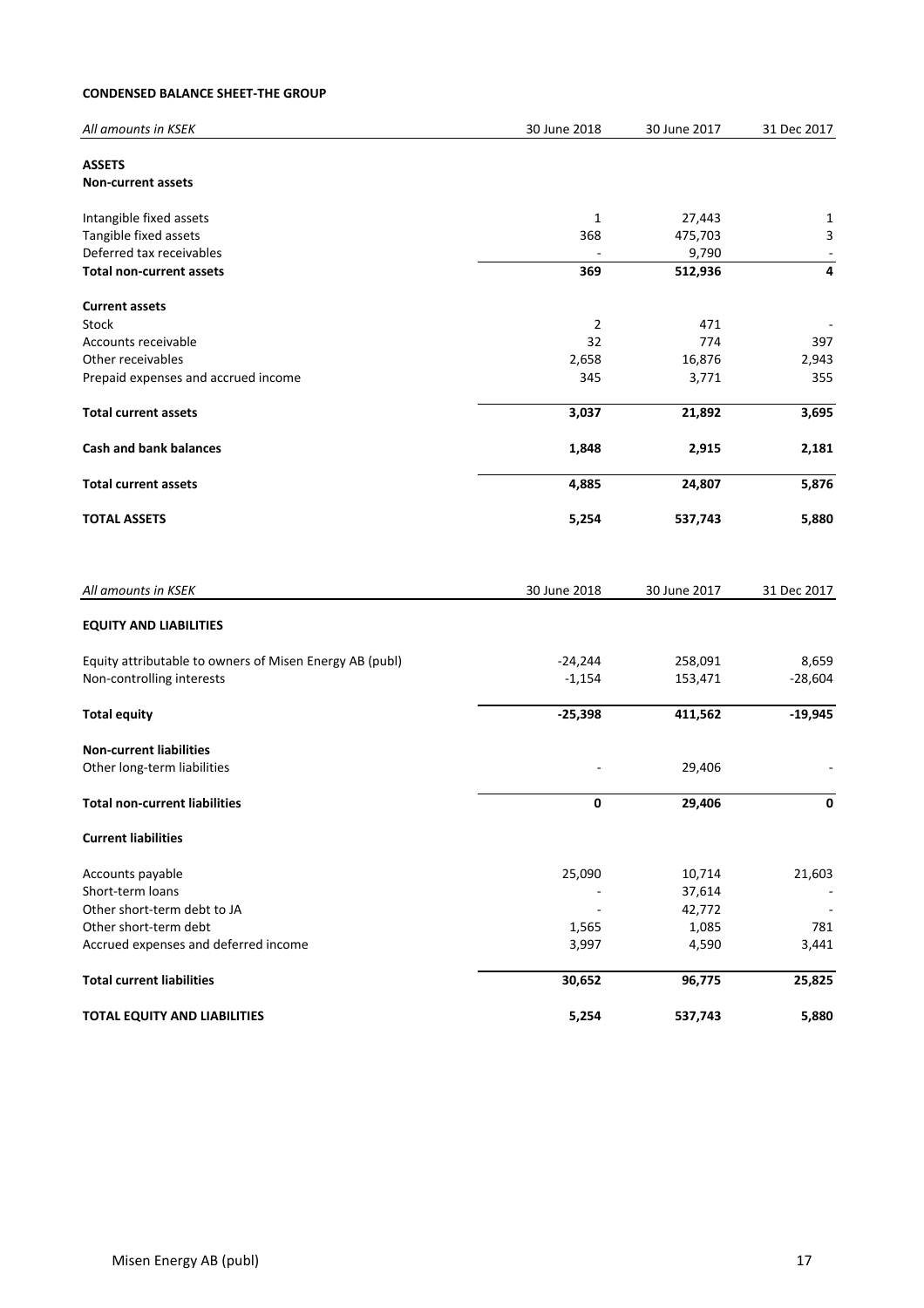#### **CONDENSED STATEMENT OF CHANGES IN EQUITY - THE GROUP**

|                                                   | Attributable to owners of Misen Energy AB (publ) |                      |                |                      |              |                     |                     |
|---------------------------------------------------|--------------------------------------------------|----------------------|----------------|----------------------|--------------|---------------------|---------------------|
|                                                   | Share capital                                    | Other equity         | Other reserves | Retained<br>earnings | <b>Total</b> | Non-<br>controlling | <b>Total equity</b> |
| All amounts in KSEK                               |                                                  |                      |                |                      |              | interests           |                     |
| Equity brought forward 2017-01-01                 | 290,136                                          | $-274,435$           | $-549,324$     | 830,544              | 296,921      | 167,637             | 464,558             |
| Net result                                        |                                                  |                      |                |                      |              |                     |                     |
| Net result of the period Jan - June 2017          |                                                  |                      |                | $-32,234$            | $-32,234$    | $-10,137$           | $-42,371$           |
| Other comprehensive income                        |                                                  |                      |                |                      |              |                     |                     |
| <b>Translation difference</b>                     |                                                  |                      | $-6,596$       | 0                    | $-6,596$     | $-4,029$            | $-10,625$           |
| <b>Total comprehensive income</b>                 | 0                                                | 0                    | $-6,596$       | $-32,234$            | $-38,830$    | $-14,166$           | $-52,996$           |
| Equity brought forward 2017-06-30                 | 290,136                                          | $-274,435$           | $-555,920$     | 798,310              | 258,091      | 153,471             | 411,562             |
| Equity brought forward 2017-07-01                 | 290,136                                          | -274,435             | -555,920       | 798,310              | 258,091      | 153,471             | 411,562             |
| <b>Net result</b>                                 |                                                  |                      |                |                      |              |                     |                     |
| Net result of the period July-Dec 2017            |                                                  |                      |                | $-540,998$           | $-540,998$   | $-484,821$          | $-1,025,819$        |
| Other comprehensive income                        |                                                  |                      |                |                      |              |                     |                     |
| Reversed translationsdifferencies                 |                                                  |                      | 589,848        | $-262,755$           | 327,093      | 295,941             | 623,034             |
| <b>Translation difference</b>                     |                                                  | $\overline{a}$       | $-34,165$      |                      | $-34,165$    | $-33,185$           | $-67,350$           |
| <b>Total comprehensive income</b>                 | 0                                                | 0                    | 555,683        | $-803,753$           | $-248,070$   | $-222,065$          | -470,135            |
| Transactions with non-contolling interests        |                                                  |                      |                |                      |              |                     |                     |
| Sale of shares in subsidiary                      | 0                                                | 0                    | 0              | $-1,362$             | $-1,362$     | 39,990              | 38,628              |
| Total transactions with non-controlling interests | 0                                                | 0                    | 0              | $-1,362$             | $-1,362$     | 39,990              | 38,628              |
| Equity brought forward 2017-12-31                 | 290.136                                          | $-274,435$           | $-237$         | $-6,805$             | 8,659        | $-28,604$           | $-19,945$           |
| Equity brought forward 2018-01-01                 | 290,136                                          | $-274,435$           | $-237$         | $-6,805$             | 8,659        | $-28,604$           | $-19,945$           |
| Net result of the period Jan - June 2018          | 0                                                | 0                    | $-9,802$       | $-9,802$             | $-9,802$     | $-5,428$            | $-15,230$           |
| Other comprehensive income                        |                                                  |                      |                |                      |              |                     |                     |
| <b>Translation difference</b>                     | 0                                                | 0                    | 0              | $-179$               | $-179$       | $-172$              | -351                |
| <b>Total comprehensive income</b>                 | 0                                                | 0                    | 0              | $-9,981$             | $-9,981$     | $-5,600$            | $-15,581$           |
| Transactions with non-contolling interests        |                                                  |                      |                |                      |              |                     |                     |
| Sale of shares in subsidiary                      |                                                  |                      |                | $-22,922$            | $-22,922$    | 10,128              | $-12,794$           |
| Total transactions with non-controlling interests |                                                  | $\ddot{\phantom{1}}$ |                | -22,922              | $-22,922$    | 33,050              | 10,128              |
| Equity brought forward 2018-06-30                 | 290,136                                          | $-274,435$           | $-237$         | $-16,786$            | $-24,244$    | $-1,154$            | $-25,398$           |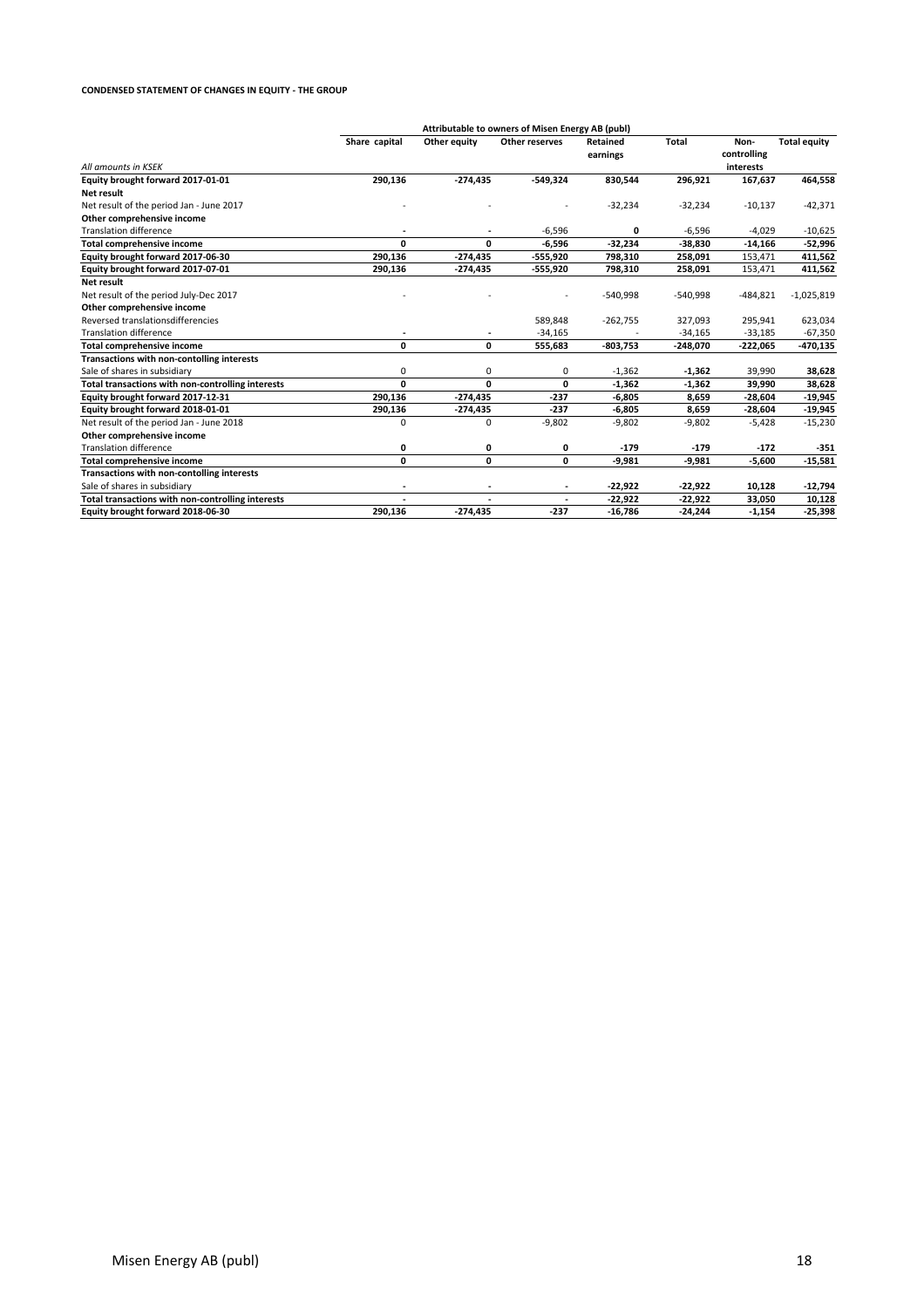|                                                                         | 1 Jan-30 June | 1 Jan-30 June   | 1 Jan-31 Dec    |
|-------------------------------------------------------------------------|---------------|-----------------|-----------------|
|                                                                         | 2018          | 2017            | 2017            |
| All amounts in KSEK                                                     | 6 months      | 6 months        | 12 months       |
| <b>Operating activities</b>                                             |               |                 |                 |
| Operating income                                                        | $-15,225$     | $-45,649$       | $-1,071,529$    |
| Adjustment for non-cash items                                           | 2,560         | 6,919           | 1,002,869       |
| Interest and dividends received                                         | 1             |                 | 156             |
| Interest paid                                                           | $-6$          | $-1,855$        | $-5,461$        |
| Income tax                                                              |               | $-3,575$        | $-1,711$        |
| Cash flow from operating activities                                     |               |                 |                 |
| before working capital changes                                          | $-12,670$     | $-44,160$       | $-75,676$       |
| Decrease(+)/increase in stocks                                          | $-2$          | 97              | 103             |
| Decrease(+)/increase in receivables                                     | 621           | 15,110          | 2,065           |
| Decrease(-)/increase in short-term debts                                | 1,871         | 10,101          | 33,298          |
| <b>Cash-flow from operating activities</b>                              | $-10,180$     | $-18,852$       | $-40,210$       |
| <b>Investing activities</b>                                             |               |                 |                 |
| Acquisition of tangible and intangible assets                           | $-428$        | $-557$          | $-7,654$        |
| Sale of tangible and intangible assets                                  | 141           |                 | 583             |
| Sale of shares in subsidiary                                            | 10,128        |                 | 27,591          |
| Cash flow from investing activities                                     | 9,841         | $-557$          | 20,520          |
| <b>Financing activities</b>                                             |               |                 |                 |
| Change in long-term debt (increase+)                                    |               | 9,856           | 9,598           |
| Cash flow from financing activities                                     | $\mathbf 0$   | 9,856           | 9,598           |
|                                                                         |               |                 |                 |
| Cash flow for the period                                                | $-339$        | $-9,553$        | $-10,092$       |
| Cash at the beginning of the period<br>Exchange rate difference in cash | 2,181         | 12,498<br>$-30$ | 12,498          |
| Cash at the end of the period                                           | 6<br>1,848    | 2,915           | $-225$<br>2,181 |
|                                                                         |               |                 |                 |

# **CONDENSED STATEMENT OF CASH FLOWS - THE GROUP**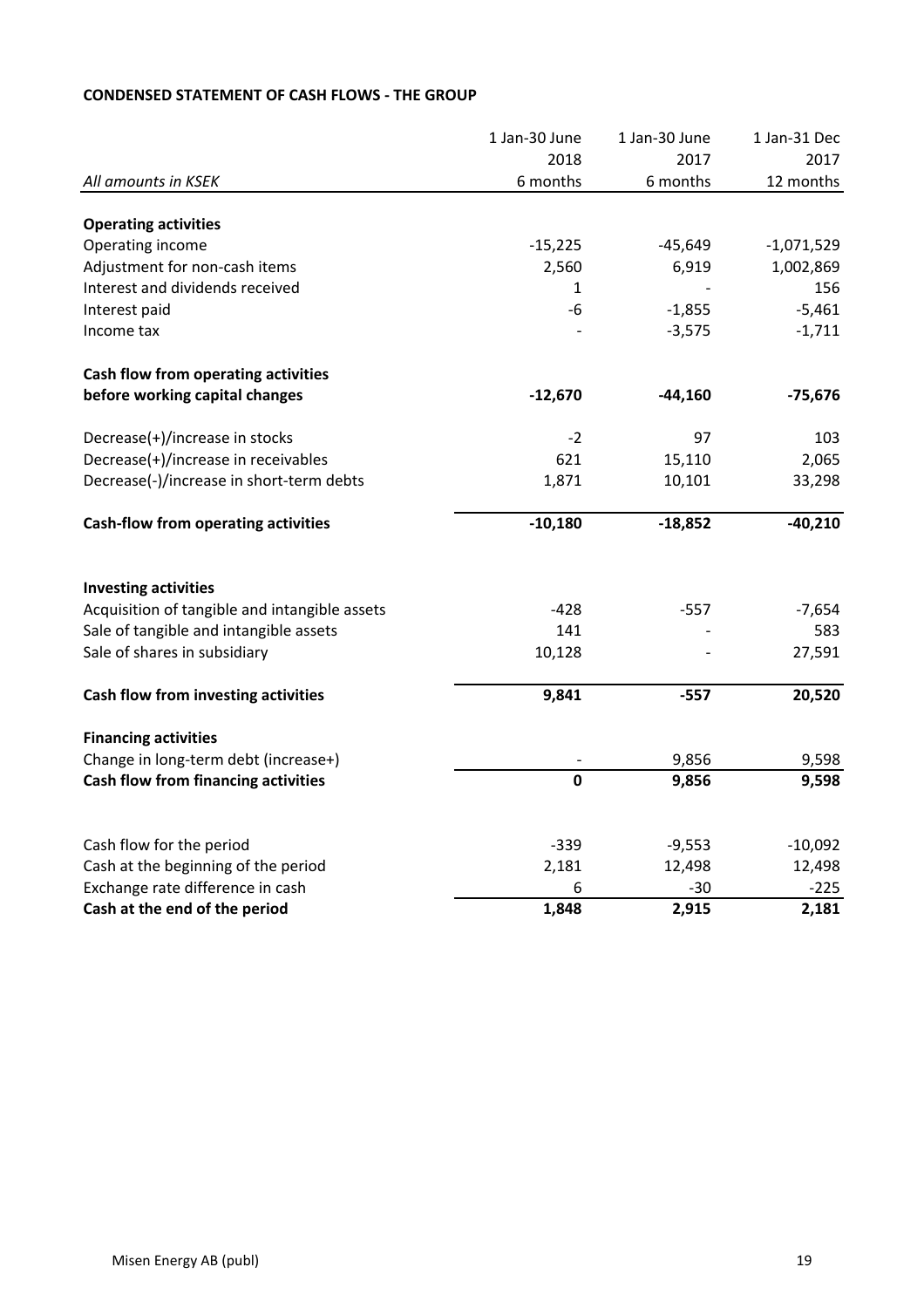#### **CONDENSED INCOME STATEMENT - PARENT COMPANY**

| 1 Apr - 30 June | 1 Apr - 30 June  | 1 Jan-30 June    | 1 Jan-30 June    | 1 Jan-31 Dec     |
|-----------------|------------------|------------------|------------------|------------------|
|                 |                  |                  |                  | 2017             |
|                 |                  |                  |                  | 12 months        |
|                 |                  |                  |                  |                  |
| 1,395           | 1,395            | 2,789            | 2,789            | 5,577            |
| 1,395           | 1,395            | 2,789            | 2,789            | 5,577            |
|                 |                  |                  |                  |                  |
| $-2,419$        | $-9,493$         | $-3,019$         | $-12,500$        | $-14,465$        |
| $-2,023$        | $-2,034$         | $-4,029$         | $-4,186$         | $-6,146$         |
| $-4,442$        | $-11,527$        | $-7,048$         | $-16,686$        | $-20,611$        |
| $-3,047$        | $-10,132$        | $-4,259$         | $-13,897$        | $-15,034$        |
|                 |                  | 488              |                  | $-9,562$         |
| $-1$            | $-1,447$         | $-6$             | $-1,441$         | $-1,441$         |
| $-1$            | $-1,447$         | 482              | $-1,441$         | $-11,003$        |
| $-3,048$        | $-11,579$        | $-3,777$         | $-15,338$        | $-26,037$        |
|                 |                  |                  |                  |                  |
| $-3,048$        | $-11,579$        | $-3,777$         | $-15,338$        | $-26,037$        |
|                 |                  |                  |                  |                  |
| $-3,048$        | $-11,579$        | $-3,777$         | $-15,338$        | $-26,037$        |
|                 |                  |                  |                  |                  |
| $-3,048$        | $-11,579$        | $-3,777$         | $-15,338$        | $-26,037$        |
|                 | 2018<br>3 months | 2017<br>3 months | 2018<br>6 months | 2017<br>6 months |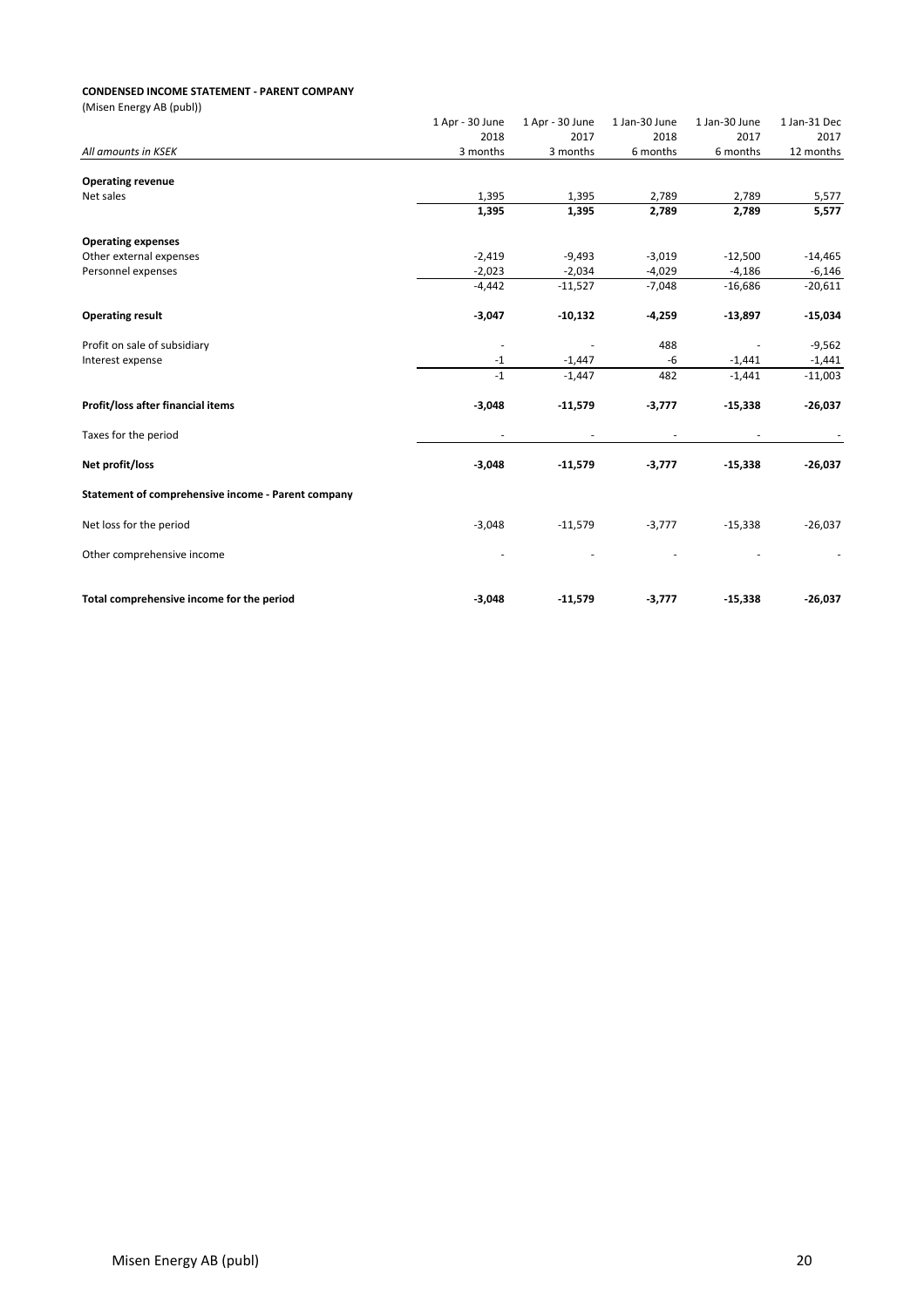#### **CONDENSED BALANCE SHEET - PARENT COMPANY**

(Misen Energy AB (publ))

| All amounts in KSEK                      | 30 June 2018 | 30 June 2017 | 31 Dec 2017 |
|------------------------------------------|--------------|--------------|-------------|
| <b>ASSETS</b>                            |              |              |             |
| <b>Non-current assets</b>                |              |              |             |
| <b>Financial fixed assets</b>            |              |              |             |
| Shares in subsidiaries                   | 313,359      | 301,287      | 252,997     |
| <b>Total financial fixed assets</b>      | 313,359      | 301,287      | 252,997     |
| <b>Total fixed assets</b>                | 313,359      | 301,287      | 252,997     |
| <b>Total non-current assets</b>          | 313,359      | 301,287      | 252,997     |
| <b>Current receivables</b>               |              |              |             |
| Other receivables                        | 145          |              | 177         |
| Short-term receivables subsidiaries      |              | 20,711       | 69,849      |
| Prepaid expenses and accrued income      | 340          | 292          | 354         |
|                                          | 485          | 21,003       | 70,380      |
| <b>Cash and bank balances</b>            | 297          | 2,172        | 1,644       |
| <b>Total current assets</b>              | 782          | 23,175       | 72,024      |
| <b>TOTAL ASSETS</b>                      | 314,141      | 324,462      | 325,021     |
|                                          |              |              |             |
| All amounts in KSEK                      | 30 June 2018 | 30 June 2017 | 31 Dec 2017 |
| <b>EQUITY AND LIABILITIES</b>            |              |              |             |
| <b>Equity</b>                            |              |              |             |
| <b>Restricted equity</b>                 |              |              |             |
| Share capital                            | 290,136      | 290,136      | 290,136     |
| Statutory reserves                       | 345          | 345          | 345         |
|                                          | 290,481      | 290,481      | 290,481     |
| <b>Non-restricted equity</b>             |              |              |             |
| Profit/Loss brought forward              | 3,588        | 29,625       | 29,627      |
| Profit/loss for the period               | $-3,777$     | $-15,338$    | $-26,037$   |
|                                          | $-189$       | 14,287       | 3,590       |
| <b>Total equity</b>                      | 290,292      | 304,768      | 294,071     |
| <b>Non-current liabilities</b>           |              |              |             |
| Other long-term debts to group companies | 88           | 90           | 90          |
| <b>Total non-current liabilities</b>     | 88           | 90           | 90          |
| <b>Current liabilities</b>               |              |              |             |
| Accounts payable                         | 20,250       | 6,175        | 17,457      |
| Short-term loans                         |              | 9,598        |             |
| Other short-term liabilities             | 343          | 405          | 10,616      |
| Other short-term liabilities group       | 479          |              |             |
| Accrued expenses and deferred income     | 2,689        | 3,426        | 2,787       |
| <b>Total current liabilities</b>         | 23,761       | 19,604       | 30,860      |
| TOTAL EQUITY AND LIABILITIES             | 314,141      | 324,462      | 325,021     |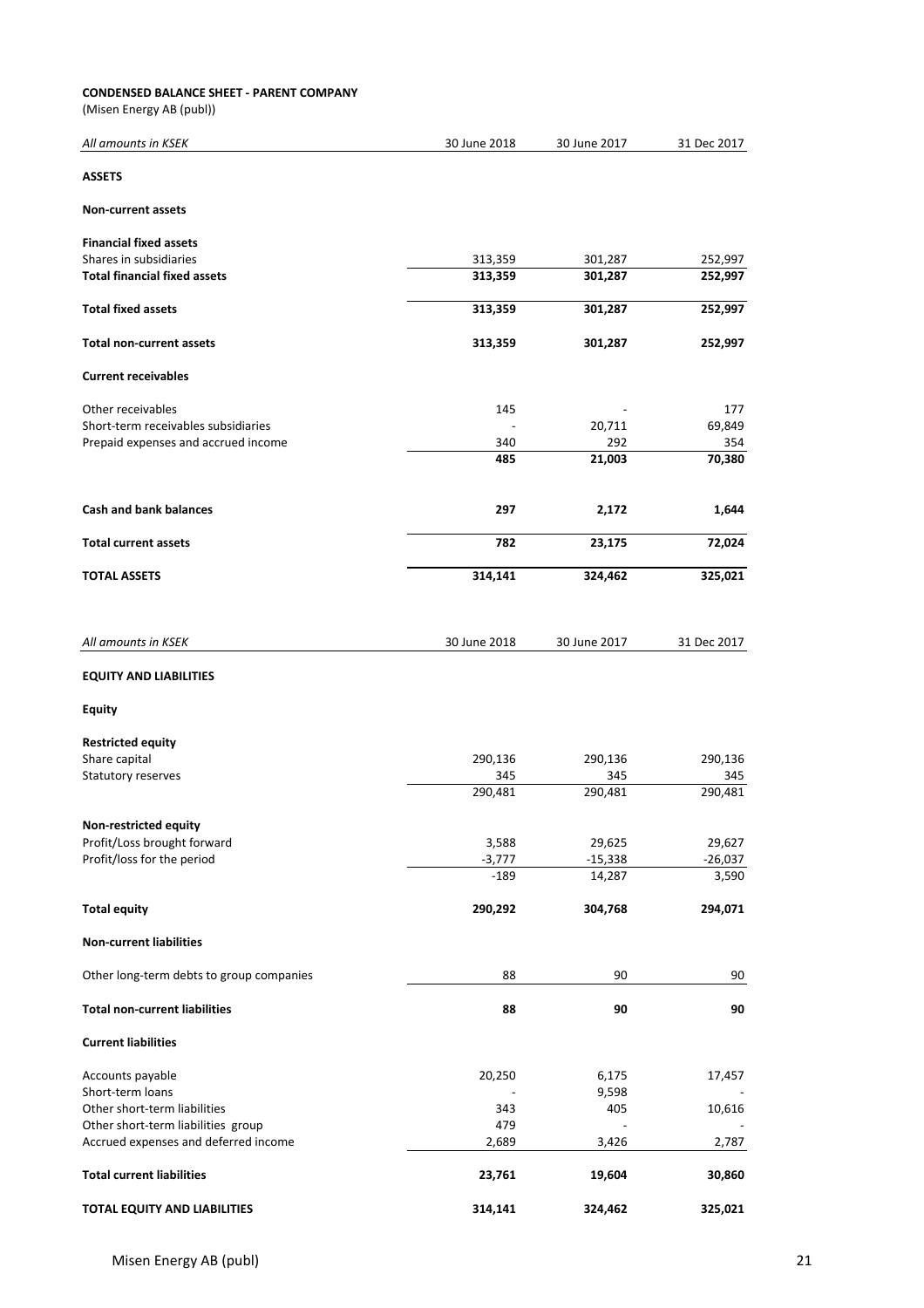#### **CONDENSED STATEMENT OF CHANGES IN EQUITY - PARENT COMPANY**

(Misen Energy AB (publ))

|                                           |                          |                          | <b>Share</b> |                 |                     |
|-------------------------------------------|--------------------------|--------------------------|--------------|-----------------|---------------------|
|                                           | <b>Share</b>             | <b>Statutory</b>         | Premium      | <b>Retained</b> |                     |
| All amounts in KSEK                       | capital                  | reserves                 | reserve      | earnings        | <b>Total equity</b> |
|                                           |                          |                          |              |                 |                     |
| Equity brought forward 2017-01-01         | 290,136                  | 345                      | 714,285      | -684.663        | 320,103             |
| Net result                                |                          |                          |              |                 |                     |
| Net result of the period Jan - June 2017  | ٠                        |                          |              | $-15,338$       | $-15,338$           |
| <b>Total comprehensive income</b>         | $\blacksquare$           | $\overline{\phantom{0}}$ |              | $-15,338$       | $-15,338$           |
| Equity brought forward 2017-06-30         | 290,136                  | 345                      | 714,285      | -700,002        | 304,764             |
| Equity opening balance 2017-07-01         | 290,136                  | 345                      | 714,285      | -700,002        | 304,764             |
| Net result                                |                          |                          |              |                 |                     |
| Net result of the period July - Dec 2017  | ۰                        |                          |              | $-10,699$       | -10,699             |
| <b>Total comprehensive income</b>         | 0                        | 0                        | 0            | $-10,699$       | $-10,699$           |
| Equity brought forward 2017-12-31         | 290,136                  | 345                      | 714,285      | $-710,700$      | 294,067             |
| Net result                                |                          |                          |              |                 |                     |
| Net result for the period Jan - June 2018 | $\overline{\phantom{a}}$ |                          |              | $-3,777$        | $-3,777$            |
| Total comprehensive income                | -                        |                          |              | $-3,777$        | $-3,777$            |
| Equity brought forward 2018-06-30         | 290,136                  | 345                      | 714,285      | -714,474        | 290,292             |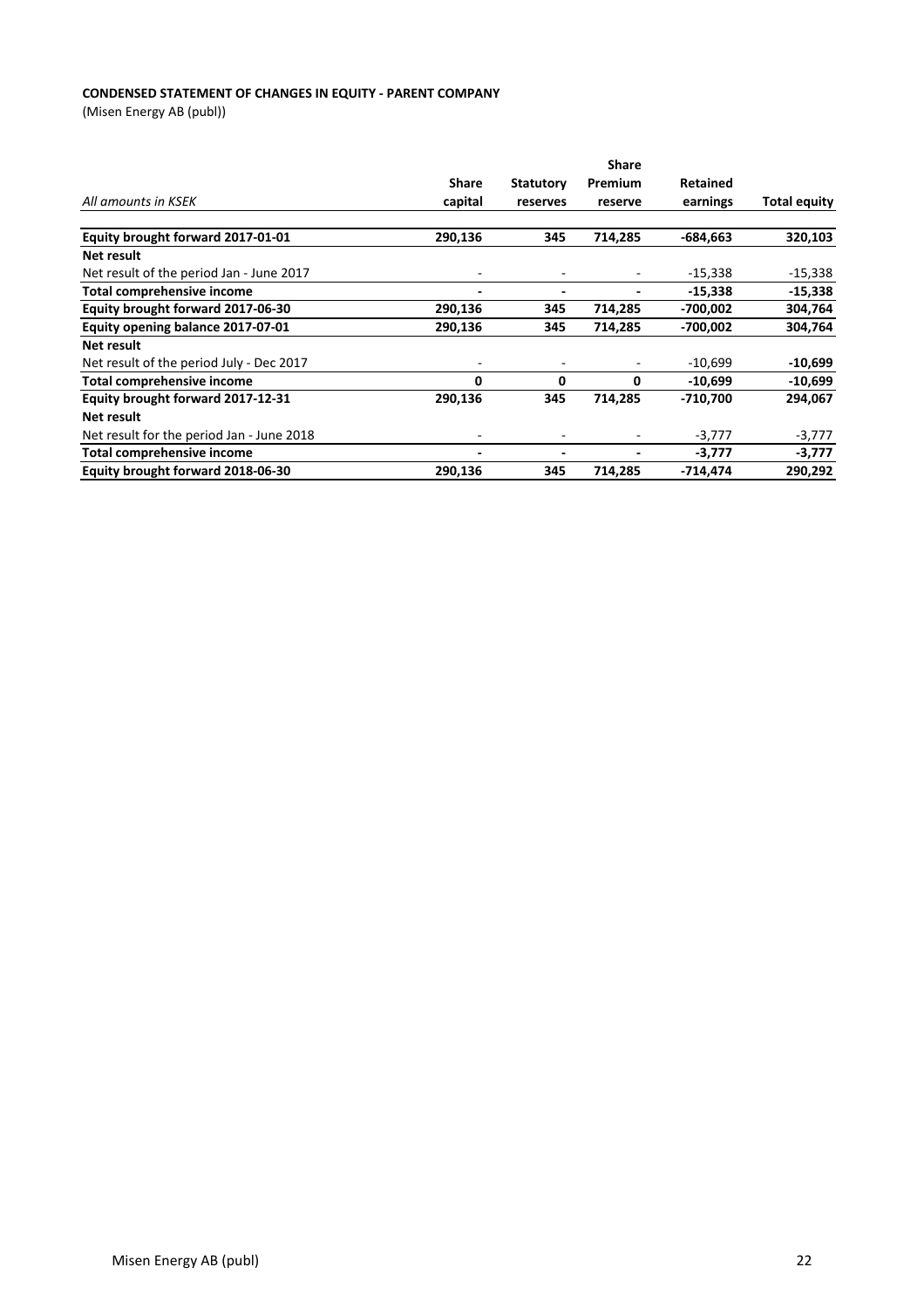# **CONDENSED STATEMENT OF CASH FLOWS - PARENT COMPANY**

(Misen Energy AB (publ))

|                                             | 1 Jan-30 June | 1 Jan-30 June | 1 Jan-31 Dec |
|---------------------------------------------|---------------|---------------|--------------|
|                                             | 2018          | 2017          | 2017         |
| All amounts in KSEK                         | 6 months      | 6 months      | 12 months    |
|                                             |               |               |              |
| Operating activities                        |               |               |              |
| Operating result                            | $-4,259$      | $-13,897$     | $-15,034$    |
| Interest paid                               | -6            |               | $-2$         |
| Cash flow from operating activities         |               |               |              |
| before working capital changes              | $-4,265$      | $-13,897$     | $-15,036$    |
| Decrease(+)/increase in receivables         | $-105$        | $-3,469$      | $-52,745$    |
| Decrease(-)/increase in accounts payable    | 2,793         | 5,445         | 16,727       |
| Decrease(-)/increase(+) in short term debts | $-9,898$      | $-2,539$      | 8,476        |
| Cash flow from operating activities         | $-11,475$     | $-14,460$     | $-42,578$    |
| <b>Investment activities</b>                |               |               |              |
| Sale of shares in subsidiary                | 10,128        |               | 27,590       |
| Cash flow from investing activities         | 10,128        | $\mathbf 0$   | 27,590       |
| <b>Financing activities</b>                 |               |               |              |
| Change in long-term debt                    |               | 9,598         | 9,598        |
| Cash flow from financing activities         | $\mathbf 0$   | 9,598         | 9,598        |
| Cash flow for the period                    | $-1,347$      | $-4,862$      | $-5,390$     |
| Cash at the beginning of the period         | 1,644         | 7,034         | 7,034        |
| Cash at the end of the period               | 297           | 2,172         | 1,644        |